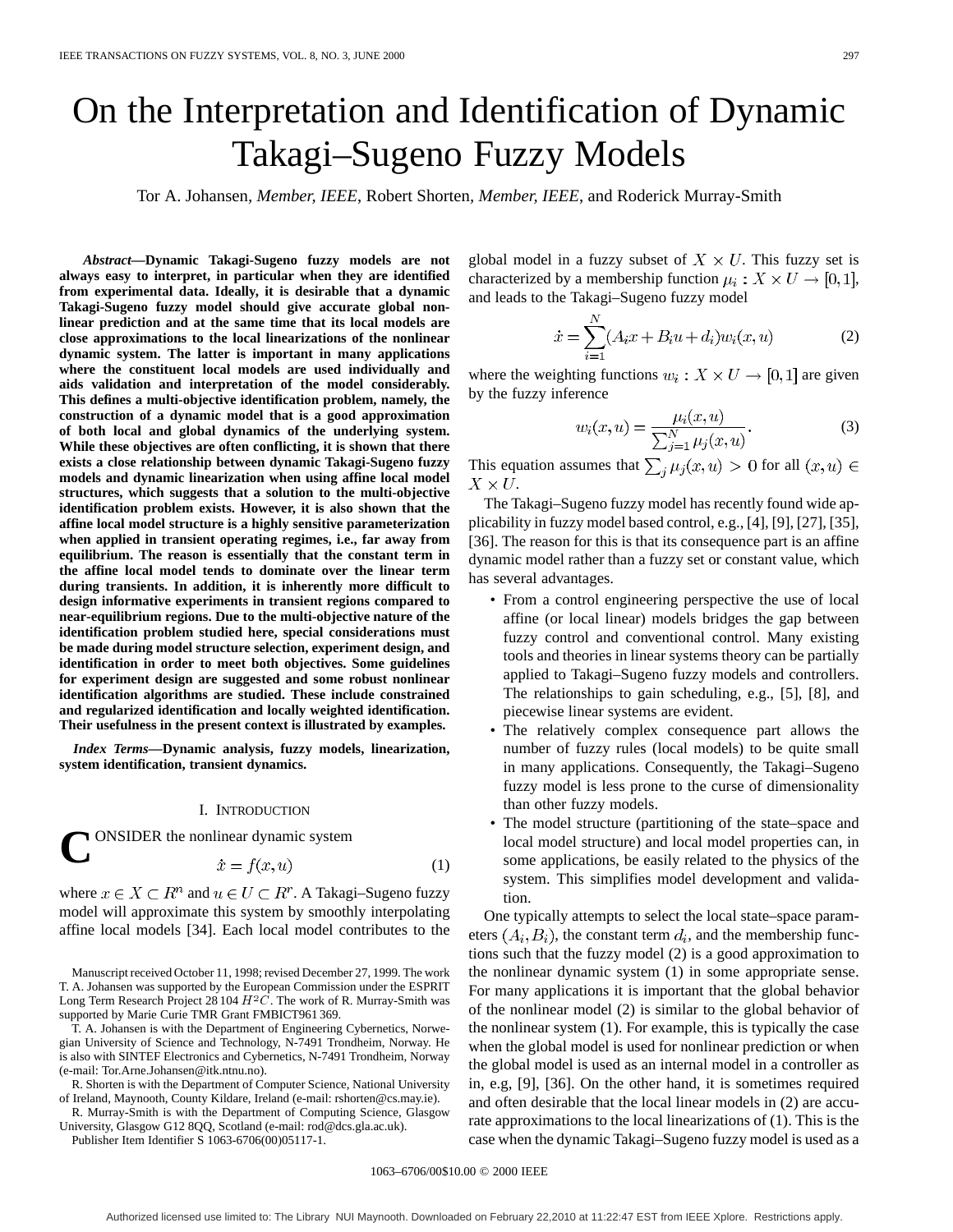basis for a fuzzy gain-scheduled controller since the local linear models are used to design local linear controllers [5], [8]. This property is also very useful when validating and analyzing the dynamic model (2), [30].

It has widely been observed that it is often nontrivial to identify dynamic local models which are close approximations to linearizations of the nonlinear system [14], [24], [25], [30], [38]. It has been argued that this problem is a consequence of excessive degrees of freedom in the affine local model structure when it is applied to transient operating regimes [30]. Another important reason is that the algorithm of choice for many practitioners (the least squares algorithm) is often employed with the explicit objective of selecting the local model parameters in order to optimize global prediction performance. This is often achieved with local models that are significantly different from the local linearizations [24], [25], [38]. The problems are, in most practical applications, amplified by constraints on the experiment design which restrict the amount of information in the transient data, as exemplified in [14]. A consequence is that one may quite easily determine a Takagi–Sugeno fuzzy model, which provides a good global nonlinear model of the nonlinear system, but with local models that have little in common with local linearizations. Furthermore, it is generally more difficult to understand the meaning and properties of the off-equilibrium local models than equilibrium local models in the Takagi–Sugeno fuzzy model [30]. Most of the above mentioned problems are unique to dynamic modeling and identification problems (as opposed to modeling and identification of static mappings) although the tradeoff between local and global approximation accuracy also appears in static modeling problems considered in [25] and [38]. The present paper explicitly focuses on dynamic systems, which are considerably more challenging than static function approximation. The aim is to present an *overview* of some problems and solutions related to identification and interpretation of dynamic Takagi–Sugeno fuzzy models, and this paper continues the work of [30]. The main message in [30] is that local affine dynamic models in Takagi–Sugeno fuzzy dynamic models contain excessive degrees of freedom and must be interpreted carefully. The interpretability problem is also discussed in [20], where a velocity-based linearization approach is suggested as an alternative. Here we provide a theoretical foundation for understanding how identified Takagi–Sugeno fuzzy models might be interpreted by relating them to dynamic linearization about trajectories. Furthermore, the interpretation and identification problems are illustrated by simple yet practically relevant and illustrative examples. Finally, guidelines for experiment design and robust system identification are given in order to improve the interpretability and accuracy of the identified fuzzy model. The suggested system identification methods are based on well-known ideas originally developed for the purpose of robust nonlinear system identification without having the particular problems related to transient operating regimes or interpretability in mind [10], [12], [25].

The outline of this paper is as follows. In Section II, it is shown that a dynamic Takagi–Sugeno fuzzy model can form an approximation to dynamic linearization about arbitrary trajectories. In Section III, it is illustrated that there are various interpretability problems associated with the Takagi–Sugeno fuzzy model structure. In particular, when the constituent local models are identified from experimental data there is a risk of missing interpretability for the sake of accuracy. Identification algorithms that combine high accuracy with high interpretability are discussed in Section IV. A simplified simulation example considering dynamic modeling of the nonlinear longitudinal dynamics of a vehicle is used to illustrate the ideas throughout the paper. Some additional aspects are illustrated by a pendulum dynamics modeling problem. Conclusions are given in Section V.

# II. EXISTENCE OF INTERPRETABLE TAKAGI–SUGENO FUZZY **MODELS**

The ability of the Takagi–Sugeno fuzzy model to approximate arbitrary smooth static functions on compact domains to arbitrary accuracy are well known. Local constant models were considered in [37], while the theory was developed for local polynomial models (including affine) in [13]. Finally, in [28] it was shown that the parameters of local affine model can be selected to guarantee that the derivative of the right-hand side of the Takagi–Sugeno fuzzy model (2) could be an arbitrarily good approximation to the derivative of the nonlinear system function  $f$  in (1). This property is closely related to the ability of local affine models to represent the linearized dynamics. However, notice that the approximation result of [28] concerns the accuracy of the linearization of the nonlinear Takagi–Sugeno fuzzy model rather than the accuracy of its constituent local affine models.

It was shown in [15] that the finite set of linearizations about a finite number of points (equilibria and transient points) can be used to accurately approximate dynamic linearization about arbitrary trajectories using an interpolated multiple model structure with local affine dynamic models. The result of [15] considers autonomous systems, and an extension to systems with exogenous inputs is given below.

#### *A. Dynamic Linearization*

The dynamic Takagi–Sugeno fuzzy model (2) is composed of multiple local affine dynamic models. It would be desirable for the purpose of interpretation, analysis, and application that these local affine models can be related to linearizations of the nonlinear system. In order to gain some understanding of the relationship between the local affine models and linearizations we continue with a brief review of dynamic linearization about trajectories of nonlinear systems of the quite general form (1), where  $f$  is assumed to be smooth.

At an equilibrium point  $(x'_0, u'_0)$  (an equilibrium point satisfies  $\dot{x} = 0$ , i.e.  $f(x'_0, u'_0) = 0$  the local linearization of (1) is given by

$$
\dot{x} = \frac{\partial f}{\partial x}(x'_0, u'_0)(x - x'_0) + \frac{\partial f}{\partial u}(x'_0, u'_0)(u - u'_0) + \text{h.o.t.}
$$
\n(4)

by neglecting the higher order terms (denoted by h.o.t.) in the Taylor series expansion (4). In deviation coordinates  $\Delta x = x$  $x'_0, \Delta u = u - u'_0$ , (4) becomes

$$
\Delta \dot{x} = A(x'_0, u'_0)\Delta x + B(x'_0, u'_0)\Delta u + \text{h.o.t.}
$$
 (5)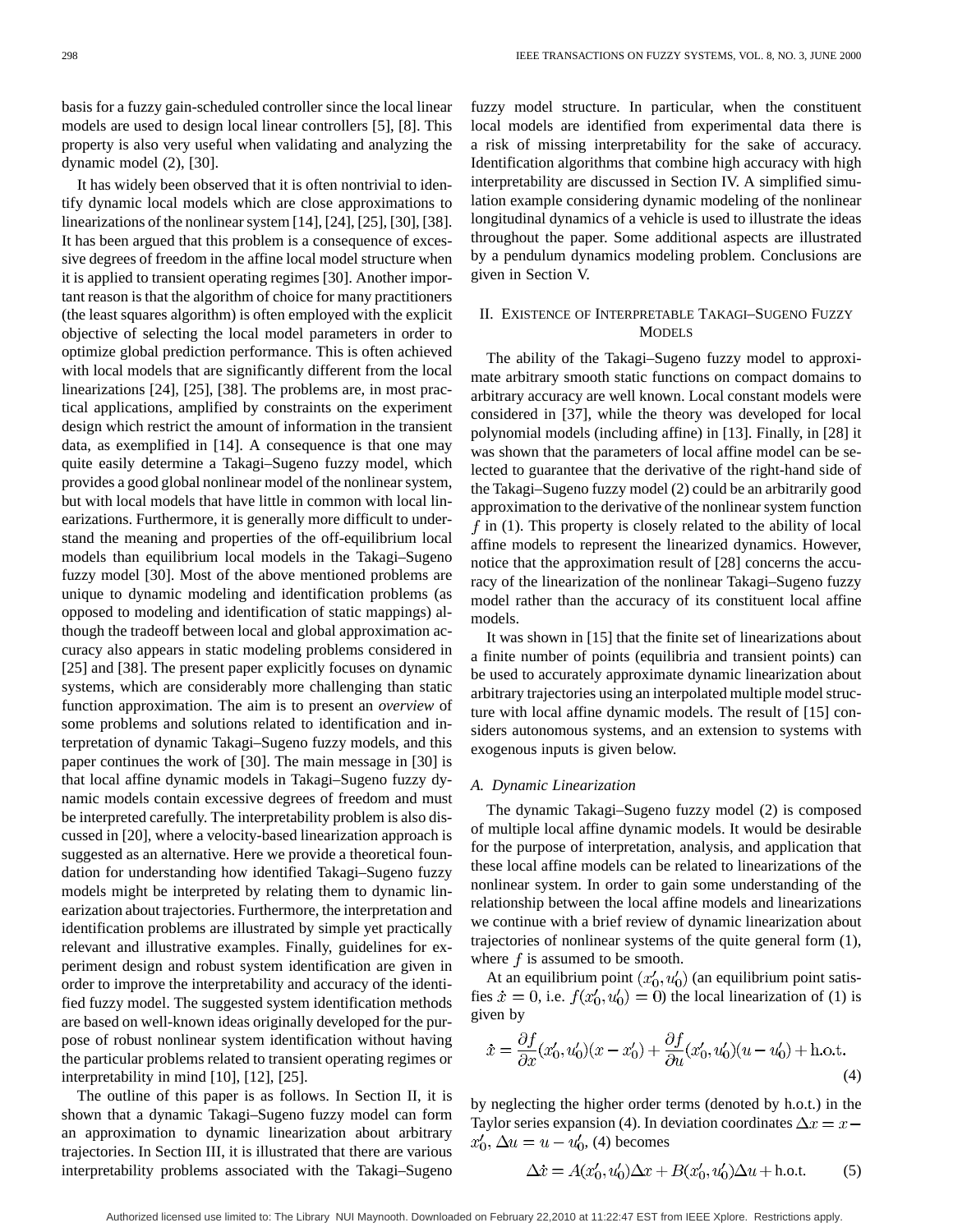where we have defined the functions  $A$  and  $B$  as follows:

$$
A(x'_0, u'_0) = \frac{\partial f}{\partial x}(x'_0, u'_0)
$$
\n<sup>(6)</sup>

$$
B(x'_0, u'_0) = \frac{\partial f}{\partial u}(x'_0, u'_0). \tag{7}
$$

The local linearization (5) of the nonlinear system (1) describes the *linearized dynamics* of the nonlinear system subject to small perturbations near the equilibrium point  $(x'_0, u'_0)$ .

Next, consider the more general case when the linearization of (1) is made about a point  $(x_0, u_0)$  on some arbitrary trajectory. Hence, it need not be an equilibrium point. The trajectory  $(x_0(t), u_0(t))$  is defined by an initial state  $x_0(0)$  and satisfies  $\dot{x}_0 = f(x_0, u_0)$ . The dynamic linearization of (1) about the (time-varying) point  $(x_0, u_0)$  on some arbitrary trajectory is given by

$$
\dot{x} = f(x_0, u_0) + A(x_0, u_0)(x - x_0) + B(x_0, u_0)(u - u_0) + \text{h.o.t.},
$$
\n(8)

Introducing deviation coordinates  $\Delta x = x - x_0$ ,  $\Delta u = u - u_0$ we get the *linearized dynamics*

$$
\dot{\Delta x} = A(x_0, u_0)\Delta x + B(x_0, u_0)\Delta u + \text{h.o.t.}
$$
 (9)

that describes the response to small perturbations about a point  $(x_0, u_0)$  on the nominal trajectory  $(x_0(t), u_0(t))$ . In addition, the nominal trajectory itself (*trend*) is locally approximated by the equation

$$
\dot{x} = f(x_0, u_0) + \text{h.o.t.} \tag{10}
$$

which approximates the flow of the state by a constant vector near the point  $(x_0, u_0)$  on the nominal trajectory  $(x_0(t), u_0(t))$ . Obviously, the higher order terms in (10) and (8) are of different order.

#### *B. Approximation Theorem*

Assume a continuous trajectory  $(x_0, u_0)$  that satisfies  $(x_0(t), u_0(t)) \in X \times U$  is given, and  $\dot{x}_0(t) = f(x_0(t), u_0(t)),$  $x_0(0) = \bar{x}$ . By neglecting the higher order dynamics, the dynamic linearization about the trajectory  $(x_0, u_0)$  is now the linear time-varying (LTV) system

$$
\dot{\xi}_1(t) = f(x_0(t), u_0(t)) + A(x_0(t), u_0(t))(\xi_1(t) - x_0(t)) \n+ B(x_0(t), u_0(t))(u(t) - u_0(t))
$$
\n(11)

$$
\xi_1(0) = \bar{x} \tag{12}
$$

where the functions A and B are defined in (6) and (7). An approximation to the dynamic linearization is given by the Takagi–Sugeno fuzzy system scheduled on the state/input, c.f. (2)

$$
\dot{\xi}_2(t) = \sum_{i=1}^N (f(x_i, u_i) + A(x_i, u_i)(\xi_2(t) - x_i) \n+ B(x_i, u_i)(u(t) - u_i))w_i(\xi_2(t), u(t)) \quad (13) \n\xi_2(0) = \bar{x}.
$$
\n(14)

We will continue with developing an approximation result that shows the closeness between (11) and (13). Let  $Z^0 = \{(x_1, u_1), (x_2, u_2), \cdots, (x_N, u_N)\}\subset Z = X \times U$ be the set of linearization points and define deviations from the nominal trajectory  $(x_0, u_0)$  by  $\Delta \xi_1(t) = \xi_1(t) - x_0(t)$ ,  $\Delta \xi_2(t) = \xi_2(t) - x_0(t)$ , and  $\Delta u(t) = u(t) - u_0(t)$ . Intuitively, one would expect that the system (13) approximates (11) when " $Z<sup>0</sup>$  covers Z densely," for example, in the sense that the maximum distance between neighboring elements of  $Z^0$ 

$$
\delta = \max_{i \in \{1, 2, \cdots, N\}} \sup_{z \in \text{supp}(w_i)} ||z - z_i||_2 \tag{15}
$$

is sufficiently small and  $supp(w_i)$  denotes the support of the function  $w_i$ , i.e.  $\text{supp}(w_i) = \{z \in Z | w_i(z) > 0\}$ . Thus, notice that  $w_i(z) = 0$  if  $||z - z_i||_2 > \delta$ . This is formalized in the following theorem.

*Theorem 1:* Assume  $X \times U$  is a compact set, f is smooth with bounded Lipschitz constant L, and  $(x_0, u_0)$  is a given trajectory of (1) in  $X \times U$ . Then

$$
\Delta \xi_1(t) = A(x_0(t), u_0(t)) \Delta \xi_1(t) + B(x_0(t), u_0(t)) \Delta u(t)
$$
\n(16)

$$
\Delta \xi_2(t) = A(x_0(t), u_0(t)) \Delta \xi_2(t) + B(x_0(t), u_0(t)) \Delta u(t) \n+ \varepsilon(\xi_2(t), u(t), x_0(t), u_0(t))
$$
\n(17)

where  $\varepsilon$  satisfies

$$
\sup_{(\xi_2, u), (x_0, u_0) \in X \times U} ||\varepsilon(\xi_2, u, x_0, u_0)||_2 \le 2L\delta + O(\delta^2). \tag{18}
$$

 $O(\epsilon)$  means that the limit of  $O(\epsilon)/\epsilon$  exists (is finite) when  $\epsilon \rightarrow 0$ . The proof is given in the Appendix. The above theorem shows that the dynamic Takagi–Sugeno fuzzy model where the local affine dynamic models are local linearizations (including linearizations about transient points) leads to an arbitrary close approximation to the LTV dynamic system resulting from dynamic linearization about the trajectory because when the number of rules  $N \to \infty$  (and the local models are sensibly located in  $X \times U$  and with sensible membership functions with compact support), then  $\delta \rightarrow 0$ . The discussion in [20] provides additional insight into the relationship between the constituent local linear models and the dynamic linearization.

# III. INTERPRETABILITY PROBLEMS IN TAKAGI–SUGENO FUZZY **MODELS**

In this section, it is illustrated that it is not straightforward to identify constituent local models of Takagi–Sugeno fuzzy models that can be interpreted as local linearizations of the nonlinear system even though we proved in Theorem 1 that such local models exist. Furthermore, we show that even if local models that closely approximate local linearizations exist, they are still not easy to interpret in transient operating regimes.

### *A. Off-Equilibrium Local Models and Stability*

*Off-equilibrium* local models have by definition no equilibrium point within their region of validity. Such local models still have equilibrium points, but the local models are not valid at their equilibrium points. Such equilibrium points are called "virtual equilibrium points" in [30] because they need not have anything to do with the equilibrium points of the nonlinear system. Consequently, the most common linear system analysis tools are not directly suitable for off-equilibrium local affine models since they focus on characterizing the dynamic behavior in the neighborhood of equilibria. For example, the eigenvalues of the  $A(x_0, u_0)$  matrix will provide information about the stability of the virtual equilibrium point. But this is of little interest since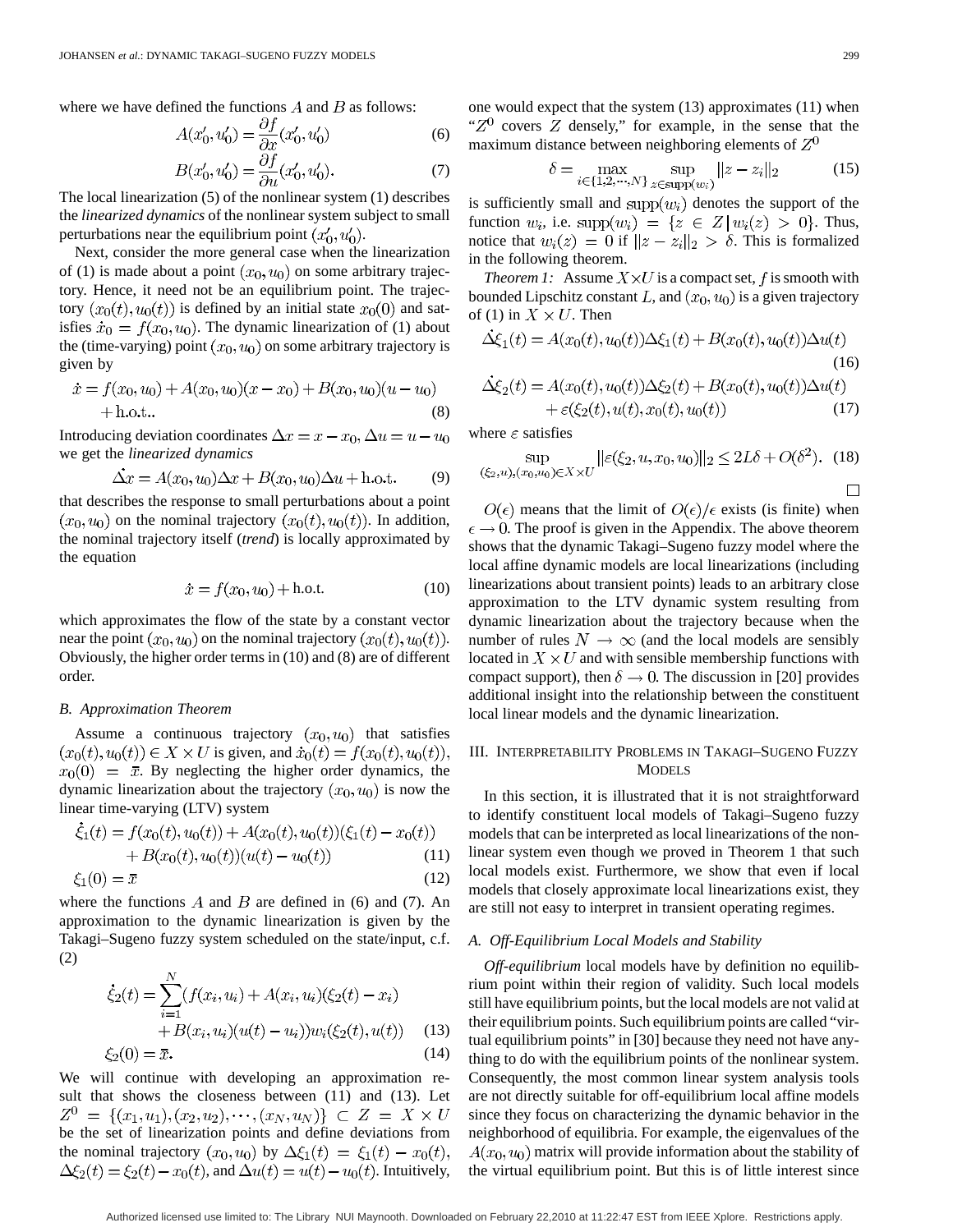the virtual equilibrium point has no meaning for the underlying nonlinear system. We therefore conclude that the eigenvalues of off-equilibrium local models need not provide any information about local stability of equilibrium points of the nonlinear system.

Stability of equilibrium points is a special case of stability of trajectories (the special case when the trajectory stays at equilibrium at all time).<sup>1</sup> Stability of a trajectory essentially means that a trajectory that can be considered as a small perturbation from the nominal trajectory will stay close to the nominal trajectory (or approach the nominal trajectory as time goes to infinity in the case of asymptotic stability). In the local model context, the notion of stability means that if a perturbed trajectory will stay in the region of validity of the local model for a long time, then the perturbed trajectories will approach the nominal trajectory. However, no trajectory will stay in a transient region for a long time so such a local analysis of stability of trajectories need not provide any relevant information about the system. Even if the trajectory moves through a sequence of operating regions with different (but stable) local models, it is still not possible to argue anything about stability of trajectories, cf. the theory on stability of time-varying linear systems, e.g., [17]. Stronger conditions are necessary (see, for example, [22] for some contraction conditions that ensure that neighboring trajectories of nonlinear systems are attracted toward each other). Also, if a local off-equilibrium model has unstable modes, a perturbed trajectory passing through its region of validity may still approach the nominal trajectory during some part of the transient. Notice that in transient regions with local models  $\dot{x} = A_i(x - x_i) + B_i(u - u_i) + d_i$ , the constant term  $d_i$  may dominate the system behavior and both the  $A_i(x - x_i)$  and  $B_i(u - u_i)$  terms may be of secondary importance. Considering  $A_i$  and  $B_i$  alone should therefore not be expected to give much information. To conclude, it is difficult to make any generally valid statements about the qualitative behavior of the system from off-equilibrium affine local model analysis.

*Example: Unforced Pendulum, Dynamic Lineariziation:* To illustrate the effects in a simple system we consider an unforced pendulum of unit mass, on a rigid string of length  $l$ , with an angle  $\theta$  and angular velocity  $\theta = \omega$ , leading to state-equations

$$
\dot{\theta} = \omega \tag{19}
$$

$$
\dot{\omega} = -\frac{g}{l}\sin(\theta) - \frac{d}{l}\omega\tag{20}
$$

which are simple yet provide some features of interest for this investigation. Here  $l = 1$ , the friction coefficient  $d = 0.5$ , and the gravitational constant  $g = 9.81$ .

Linearization of the nonlinear equations (19) and (20) about an arbitrary point  $(\theta^{\circ}, \omega^{\circ})$  leads to the following linearized system:

$$
\dot{\theta} = \omega^{\circ} + (\omega - \omega^{\circ}) \tag{21}
$$

$$
\dot{\omega} = -\frac{g}{l}\sin(\theta^{\circ}) - \frac{d}{l}\omega^{\circ} - \frac{g}{l}\cos(\theta^{\circ})(\theta - \theta^{\circ}) - \frac{d}{l}(\omega - \omega^{\circ}) + \text{h.o.t.}
$$
\n(22)

<sup>1</sup>The concept of stability of trajectories and paths, denoted Lyapunov stability and Poincare stability, respectively, is treated in [16].

which can be simplified and written in the matrix form

$$
\begin{pmatrix} \dot{\theta} \\ \dot{\omega} \end{pmatrix} = d(\theta^{\circ}) + A(\theta^{\circ}) \begin{pmatrix} \theta \\ \omega \end{pmatrix} + \text{h.o.t.} \tag{23}
$$

where

$$
d(\theta^{\circ}) = \begin{pmatrix} 0 \\ 9.81(-\sin(\theta^{\circ}) + \cos(\theta)^{\circ}\theta^{\circ}) \end{pmatrix} (24)
$$

$$
A(\theta^{\circ}) = \begin{pmatrix} 0 & 1 \\ -9.81 \cos(\theta^{\circ}) & -0.5 \end{pmatrix}.
$$
 (25)

The flow of the nonlinear pendulum system is illustrated in Fig. 1 [the flow is the velocity of the state-vector at each state, i.e., the vector field  $f$  defined by the right-hand side (r.h.s.) of the differential equation for the system (1)]. Three different trajectories for the system are shown in the figure, starting from somewhat different initial conditions. We observe that two of these trajectories are attracted toward each other and a common equilibrium point as time increases, while the third trajectory diverges and ends up in a different equilibrium point (the pendulum starts rotating the opposite way due to lower initial kinetic energy). In the part of the illustrated state–space where  $\pi/2 < \theta < 3\pi/2$ , the local linearizations has an  $A(\theta^{\circ})$  matrix with at least one positive eigenvalue. In the context of dynamic linearization, this means that trajectories with slightly different initial conditions may diverge. Considering the trajectory starting at  $(4, -3)$  as the nominal trajectory, we see that the other two trajectories both diverge from this one initially. However, while the trajectory starting at  $(4, -2)$  continues to diverge from the nominal trajectory, the trajectory starting at  $(4, -4)$  eventually converges toward the nominal trajectory and later moves into the region where  $-\pi/2 < \theta < \pi/2$ . Thus, knowledge of the eigenvalues of  $A(x, u)$  does not allow us to make any prediction on the qualitative behavior of the system in transient operating regimes.  $\Box$ 

# *B. Loss of Identifiability*

In Section II-B, we argued that under general conditions there exist Takagi–Sugeno model parameters such that

- the global fuzzy model (2) accurately approximates the global behavior of the nonlinear system (1);
- at the same time, the local affine models of the Takagi–Sugeno fuzzy model admit valid interpretation as local linearizations of the nonlinear system about points on trajectories as described in Section II-A.

In other words, the Takagi–Sugeno model might be both accurate and with a useful interpretation of the local models as local linearizations. However, in this section, we argue that the local affine model structure applied in transient operating regimes (where no equilibrium exist) contains excessive degrees of freedom and may be poorly identifiable in the sense that large perturbations of some combinations of affine local model parameters may only have a small effect on the identification criterion.2 This has serious consequences in particular for the

<sup>2</sup>Lack of identifiability is characterized by nonuniqueness of the model structure, i.e., two different parameter vectors yields the same input/output behavior. Poor identifiability is (informally) defined as a somewhat relaxed property, namely, that two significantly different parameter vectors give very similar input/output behavior.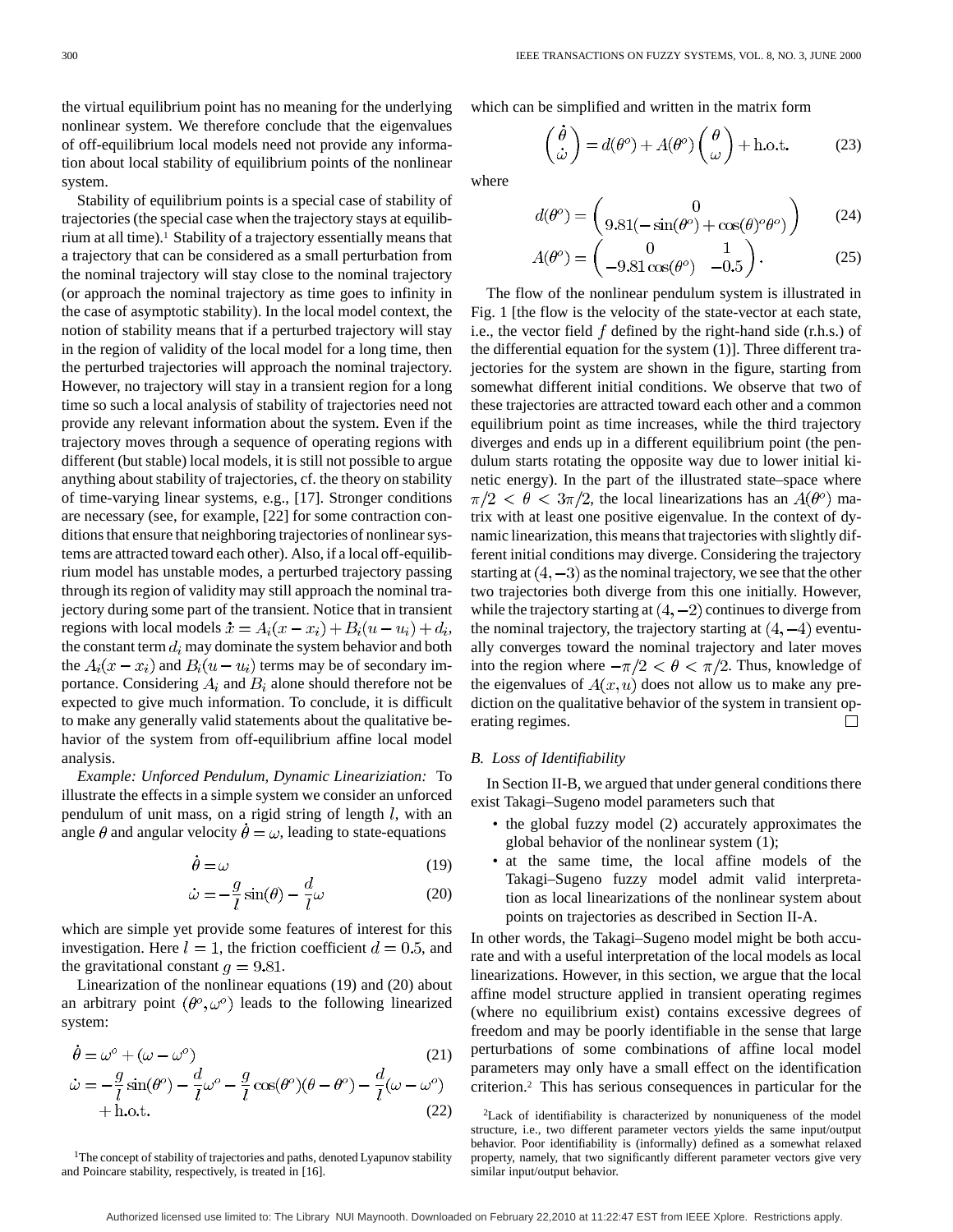

interpretation, applicability and accuracy of the individual local affine models when identified from experimental data, but also for the accuracy of the global nonlinear fuzzy model in some cases.3 Furthermore, the poor identifiability of the local models gives rise to an ill-conditioned system identification problem which we shall discuss in depth in Section IV.

Suppose we seek local affine models of the form

$$
\dot{x} = A_i(x - x_i) + B_i(u - u_i) + d_i \tag{26}
$$

to be approximately valid in a small neighborhood of a point  $(x_i, u_i)$ . The structure (26) sometimes contain excessive degrees of freedom when the point  $(x_i, u_i)$  is far away from equilibrium. The reason for this is that in many cases the constant term  $d_i$  (trend) will dominate (26), while varying some elements of  $A_i$  and  $B_i$  may only have a minor effect on the local model accuracy. In order to motivate this claim, suppose

$$
d_i = f(x_i, u_i)
$$

which is an exact model of (1) at the point  $(x_i, u_i)$  and a reasonable approximation in a small neighborhood of this point, especially if it is far from equilibrium. The additional degrees of freedom available in the parameters  $A_i$  and  $B_i$  can be used in different ways.

•  $A_i$  and  $B_i$  can be selected to accurately represent the linearized dynamics, i.e.,  $A_i \approx A(x_i, u_i)$  and  $B_i \approx B(x_i, u_i)$ . This is advantageous in terms of interpretation, analysis and applicability of the model in control systems design, but has the disadvantage that it may lead to a smaller region of validity of the local model. Furthermore, the problem of estimating the poorly identifiable parameters  $A(x_i, u_i)$  and  $B(x_i, u_i)$  remains difficult.

•  $A_i$  and  $B_i$  can be selected to increase the region of validity of the local affine approximation (26) and/or to improve the accuracy of the global model (2). In this case these parameters may be completely different from the true linearization parameters  $A(x_i, u_i)$  and  $B(x_i, u_i)$  and serves only the purpose of providing a richer class of function approximators. Consequently, the local affine model cannot always be interpreted in terms of a local linearization in this case. It is well known that  $A(x_i, u_i)$  and  $B(x_i, u_i)$  are often suboptimal choices for  $A_i$  and  $B_i$  when only considering global approximation accuracy [1], [24], [25].

Poor identifiability is a problem that is particularly pronounced with *off-equilibrium* affine local models. The reason for this is simply that at equilibrium the constant trend term  $d_i$  vanishes and the dynamics must be fully captured by the  $(A_i, B_i)$ -parameters. Thus, near equilibrium the dynamics are captured by the  $(A_i, B_i)$  parameters and there is no problem.

*Example: Unforced Pendulum, Poor Identifiability:* Consider the point  $(\theta, \omega) = (\pi/3, 2)$ , which is a transient state of the autonomous system. Fig. 2 shows the flow of the nonlinear system (upper left), the flow of the local linearization about  $(\pi/3, 2)$  (upper right), and the flow of two alternative local affine models (lower) that were selected manually by trial and error to match the local dynamics near  $(\pi/3, 2)$ . We observe that the local linearization and both the two local affine models are quite accurate models of the nonlinear system in their assumed region of validity (shaded

<sup>&</sup>lt;sup>3</sup>The reason why we may insist on using locally affine models even though they are poorly identifiable is that the interpretation in terms of linearizations is useful in terms of system analysis and local control design for example in gain-scheduled control.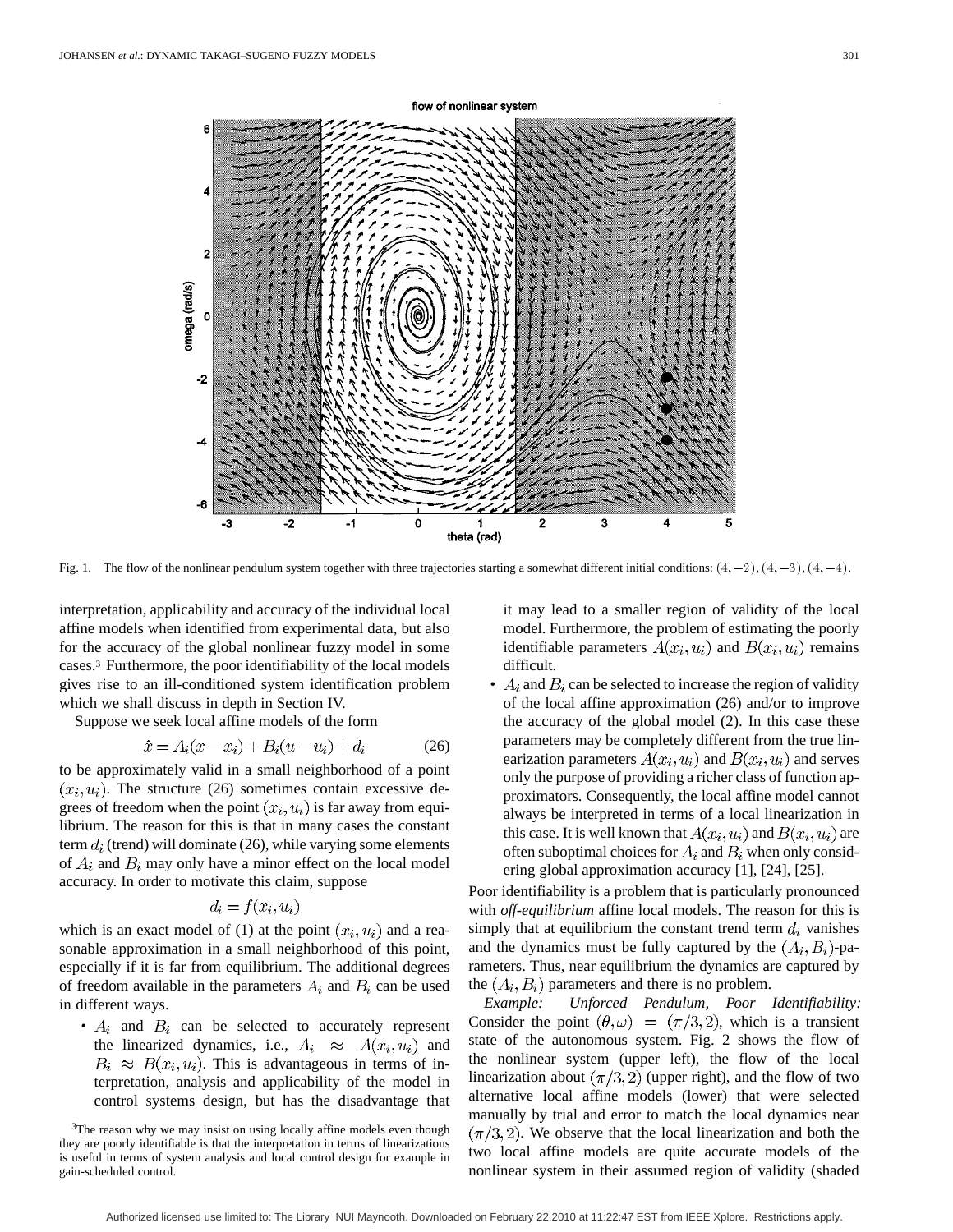

Fig. 2. The flow of the nonlinear pendulum system, local linearization, and two accurate local affine models.

region in the figure) with very similar flow field, while outside this region they are all more or less invalid models and their flow fields differ considerably. Hence, when applied as local models in a dynamic Takagi–Sugeno fuzzy model, they would all lead to more or less equally accurate global approximations to the nonlinear dynamic system.

The numerical values of the local linearization and the two local affine models are

$$
A(\pi/3, 2) = \begin{pmatrix} 0.00 & 1.00 \\ -0.40 & -0.50 \end{pmatrix} \quad d(\pi/3, 2) = \begin{pmatrix} 0.0 \\ -3.36 \end{pmatrix}
$$
 (27)

$$
A_1 = \begin{pmatrix} -0.20 & 0.20 \\ -1.00 & 1.00 \end{pmatrix} \quad d_1 = \begin{pmatrix} 1.75 \\ -10.00 \end{pmatrix} \tag{28}
$$

$$
A_2 = \begin{pmatrix} 0.00 & 0.00 \\ -1.00 & 0.00 \end{pmatrix} \quad d_2 = \begin{pmatrix} 2.00 \\ -3.00 \end{pmatrix} \tag{29}
$$

respectively. The eigenvalues of  $A(\pi/3, 2)$  are  $-0.25 \pm 0.58j$ , which corresponds to a stable underdamped linear system. The eigenvalues of  $A_1$  are 0 and 0.8, which correspond to an unstable linear system. Both the eigenvalues of  $A_2$  are 0, which also corresponds to an unstable linear system. The example illustrates that local affine models with very different parameters and structural properties can lead to dynamic Takagi–Sugeno fuzzy models with very similar global properties at this transient point. This is made possible by excessive degrees of freedom in the affine local model.

Alternatively, consider the equilibrium point  $x = 0$ . At this point, the drift term  $d_i$  must be close to zero in order for the local model to have an equilibrium point close to zero. There are, therefore, no additional degrees of freedom available since in order for the local affine model to be accurate, the parameters in  $A_i$  must necessarily be similar to the parameters of the local linearization.  $\mathsf{I}$ 

More examples of nonunique off-equilibrium local models can be found in [30].

## *C. Local Models: Constant, Linear, or Affine?*

The most common choices of dynamic Takagi–Sugeno fuzzy models, are local linear models, affine linear models, and local constants. In this section, we examine the consequences of model choice for model interpretability and identifiability.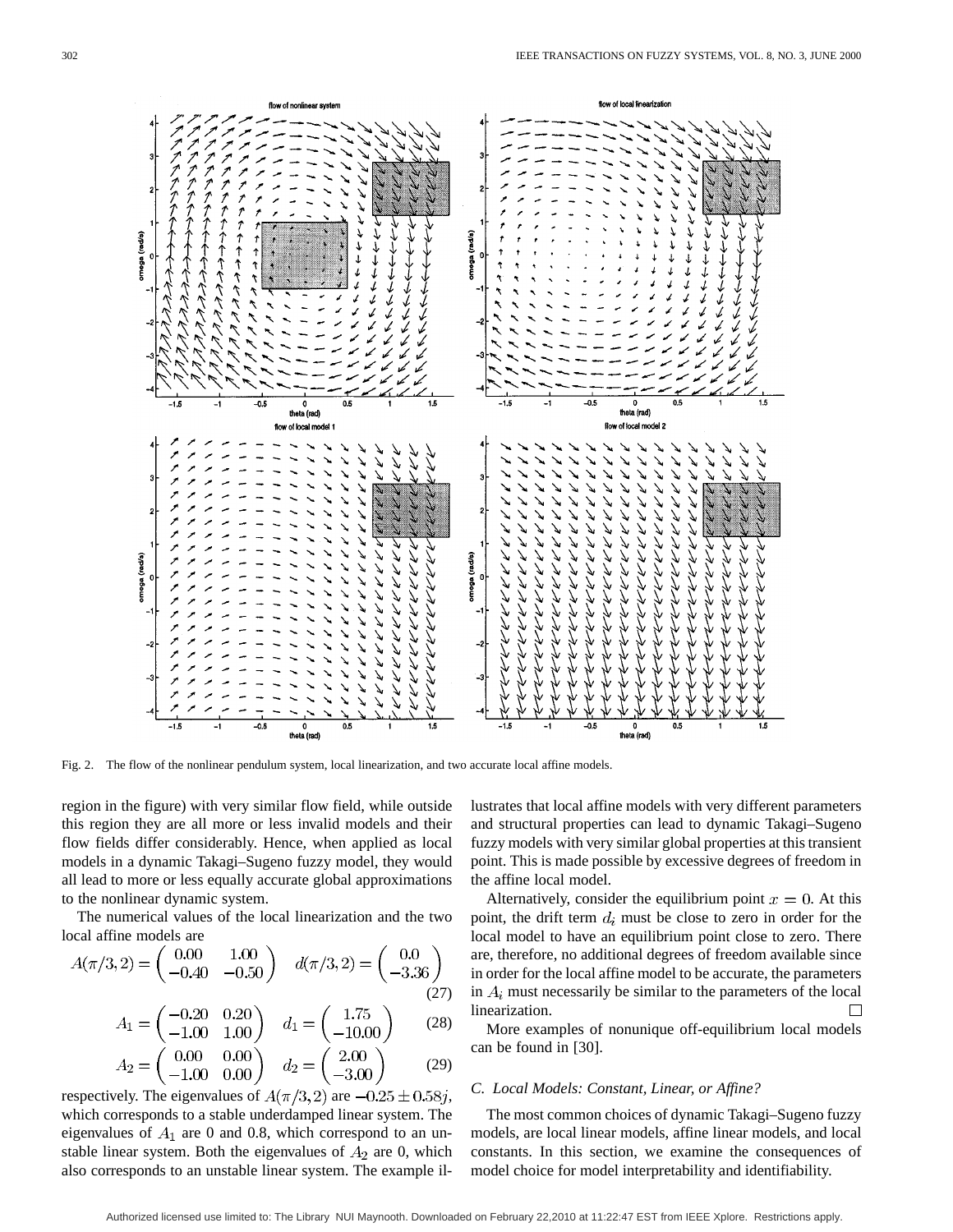

Fig. 3. Engine force.

*Example: Longitudinal Speed Dynamics, Different Local Model Structures:* As an example, consider the longitudinal speed dynamics of a vehicle with mass  $m$  and speed  $v$ . The vehicle is powered by an engine which generates a longitudinal force  $g_e(v, u)$ , where u is the throttle angle. The vehicle is subject to a disturbance force  $g_d$ . A simple first-order model of the vehicle is given by the force balance

$$
m\dot{v} = g_e(v, u) - g_d \tag{30}
$$

which can be written

$$
\dot{v} = f(v, u) = \frac{g_e(v, u) - g_d}{m}.
$$
 (31)

In the example, we set  $g_d = 1000$  N,  $m = 1000$  kg, and the engine characteristic is given by

$$
g_e(v, u) = 500(1 + 3u)(1 + \arctan(6u^2 - 0.4v + 1.2))
$$

(see Fig. 3). With this characteristic engine curve (which corresponds to a fixed gear ratio), the engine operates in a speed interval between 2 and 20 m/s.4

Linearization of the engine model (31) leads to the following characteristic parameters: Pole  $(\partial f/\partial v)(v, u)$ , gain  $(\partial f/\partial u)(v, u)$  and trend  $f(v, u)$ . These parameters are illustrated in Fig. 4.

Assume that the state–space partitioning of the Takagi–Sugeno fuzzy model is such that a valid local model in a neighborhood of the point  $v_1 = 10$ ,  $u_1 = 0.1$  is required. Consider the following alternative local model structures:

$$
\dot{v} = A_1 v + B_1 u + d_1 \tag{32}
$$

$$
\dot{v} = A_1 v + B_1 u \tag{33}
$$

$$
\dot{v} = d_1. \tag{34}
$$

Local models with these structures that are exact models at the point  $(v, u) = (10, 0.1)$ , are shown in Fig. 5. The local linear and affine models have equilibria at  $(v, u) = (0.2434u, u)$  and  $(v, u) = (13.0943u - 6.6959, u)$ , respectively. All these equilibrium points are located far outside the region of validity of their corresponding local models and are, therefore, not equilibrium points for the nonlinear model. We can thus conclude that the point  $(v, u) = (10, 0.1)$  is a transient point, which can be confirmed simply by observing that the acceleration is nonzero at this point. The location of the equilibrium points of the local linear and affine models therefore has no relevance when the local model is a transient model. Moreover, it is clear that only the local affine model results in an accurate local model with a valid interpretation as a local linearization (in the sense that the local model parameters  $A_i$  and  $B_i$  corresponds approximately to the pole and gain of the linearization of the nonlinear system).

Notice that with the local linear model (where the plane is restricted to go through the origin and cannot therefore always be a tangent plane), it is possible to select the  $A_i$  and  $B_i$ parameters in different ways. In Fig. 5 the pole  $A_i$  is chosen equal to the pole of the local linearization, which leads to  $B_i = -4.0516$  which is different from the gain of the local linearization  $\partial f / \partial u(10, 0.1) = 0.8960$  because we require that the local model is exact at the point  $(v, u) = (10, 0.1)$ . Hence, although it cannot be interpreted as a local linearization, it is still an accurate model of the trend near the point  $(v, u) = (10, 0.1)$ . Another alternative is to select the  $A_i$  and  $B_i$  parameters of the local linear model exactly equal to the pole and gain of the local linearization. In this case the local model parameters can be interpreted as a local linearization about a trajectory passing through  $(v, u) = (10, 0.1)$ , but because the constant term is zero, the model cannot be used to give accurate global nonlinear predictions. Hence, with local linear models, one can achieve accurate approximation of either the linearized dynamics or the trend, but not both simultaneously. With the local affine model structure there are no such limitations, while the local constant model structure, by its nature, contains trend information, but no information on the linearization dynamics. Note that we only discuss the information contained in the constituent local models when interpreted *individually*. Some results on the ability of the *global* Takagi–Sugeno fuzzy model with constituent local linear models to approximate local linearizations can be found in [7].

It is particularly difficult to interpret local models that correspond to transient operating regimes (where no equilibrium points exist), as opposed to local models corresponding to equilibrium operating regimes. This is true even if the transient local model has a valid interpretation as a local linearization. Consider for example the point  $v = 20$ ,  $u = 0$  of the vehicle modeling example. The local linearization is given by

$$
\dot{v} = -0.0085(v - 20) - 0.2978u - 1.4248. \tag{35}
$$

The model gain is given by  $-0.2978$ . Naive control design based upon this model might interpret the model gain as meaning that in order to decrease the speed, the throttle angle must be increased. This is an incorrect interpretation. The cause of the misinterpretation is that the trend (constant  $-1.4248$ ) has not been taken into account. At this point the vehicle will have an acceleration of  $-1.4248$  with zero throttle angle and this is, in fact, the dominating dynamics in this region since a throttle angle varying in the interval  $0 \le u \le 1$ , leading to a force corresponding to an acceleration in the interval  $-0.2978 \le \dot{v} \le 0$ . The gain is so small that any perturbation of the throttle angle is of minor importance compared to the

<sup>4</sup>This example is motivated by the experimental vehicle speed control problem considered in [15]. The model is simplified, but contains the relevant aspects of the experimental vehicle in order to illustrate the main ideas.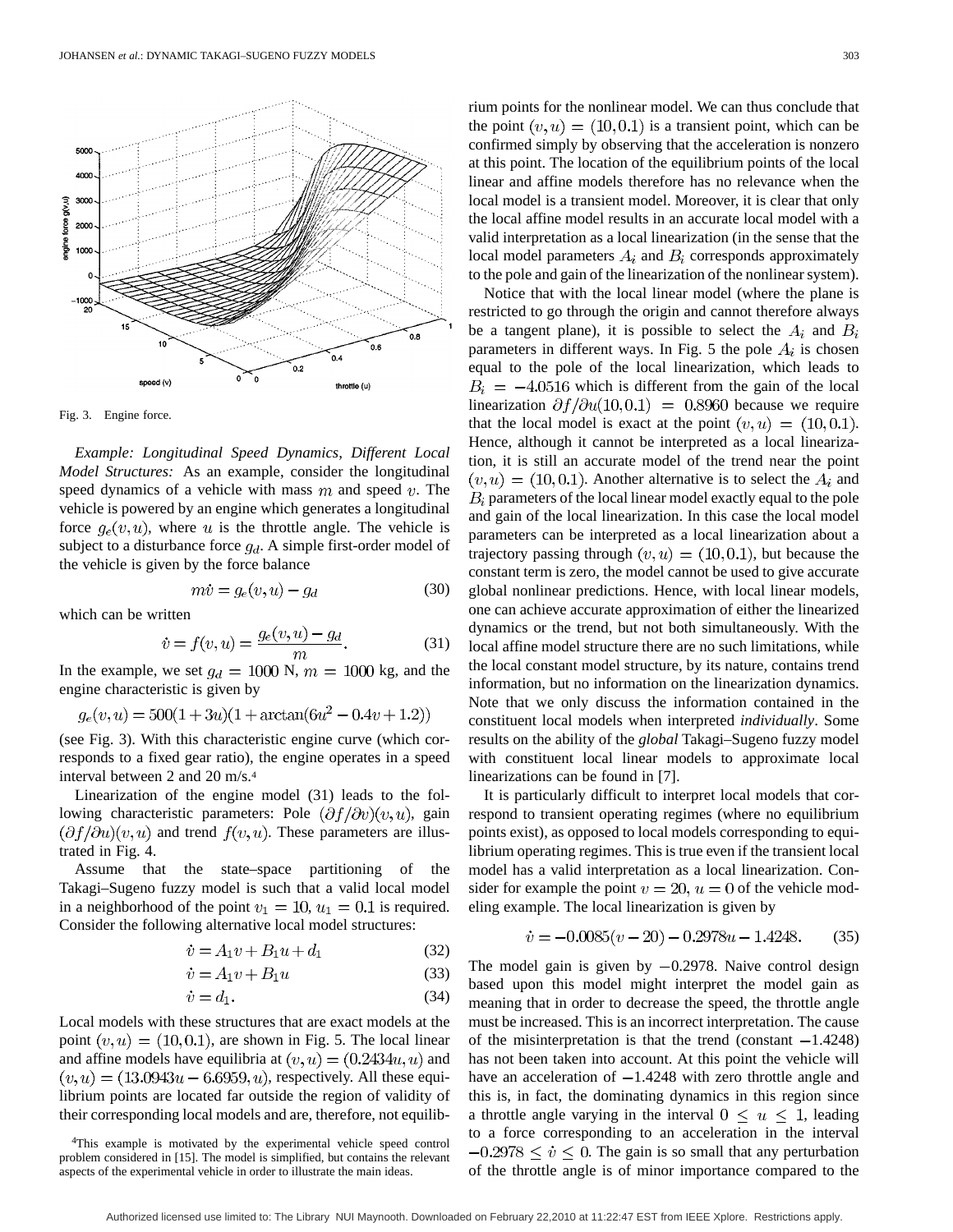

Fig. 4. Linearized engine model (pole, gain, trend).

trend. Hence, it is clear that little information about the local dynamics can be inferred from the linearization parameters  $(\partial f/\partial v)(v, u)$  and  $(\partial f/\partial u)(v, u)$  alone without taking into consideration the trend. This concerns only off-equilibrium local models since equilibrium local models by definition have zero trend and are in general much easier to interpret. The above example illustrates that interpretation problems exist even when the transient local model has a completely valid interpretation as a local linearization. The interpretation problems are even more severe when this interpretation is invalid.  $\Box$ 

So far we have argued by means of theoretical constructs, and practical examples, that Takagi–Sugeno fuzzy models, with all three local model structures, are capable of accurately representing global nonlinear dynamics. However, as we have seen, even with a locally affine model structure, not all of these local affine models have a valid interpretation as a local linearization. If the local model parameters are identified from data (rather than resulting from an explicit linearization of a nonlinear model), one has no guarantee that the obtained affine local models have a valid interpretation as local linearizations. If this is important, special care must be taken during experiment design and identification to achieve this.

It is also evident that the identifiability problems are due to the use of affine local models in transient operating regions. If local linear or constant local models are applied, the problems due to excessive degrees of freedom may be avoided, but such local models will not be valid local linearizations of the system.

#### *D. Minimizing the Number of Premise Variables*

A common modeling objective is to obtain a parsimonious parameterization of the system dynamics. In the context of local model structures, parsimonious representations of the system are sometimes difficult to obtain due to the curse of dimensionality. Consequently, to reduce the complexity of the Takagi–Sugeno fuzzy model, it is common (where possible) to restrict the membership functions to depend on a subset of the variables  $(x, u)$ . If f depends affinely on some of these variables, it is known that it is not necessary to partition along these axes [13]. In cases where the nonlinearities are not too strong, one tends to minimize the number of premise variables in order to keep the model complexity to a minimum. Similar methods are employed in gain scheduled control where it is common to restrict the number of scheduling variables to the number that is necessary in order to characterize the equilibrium manifold, e.g., [29], [19] (even though it has been argued that this may restrict the transient performance of the control system [15]). In any case, practical considerations usually necessitate keeping the number of scheduling/premise variables as low as possible to reduce the effects of the curse of dimensionality.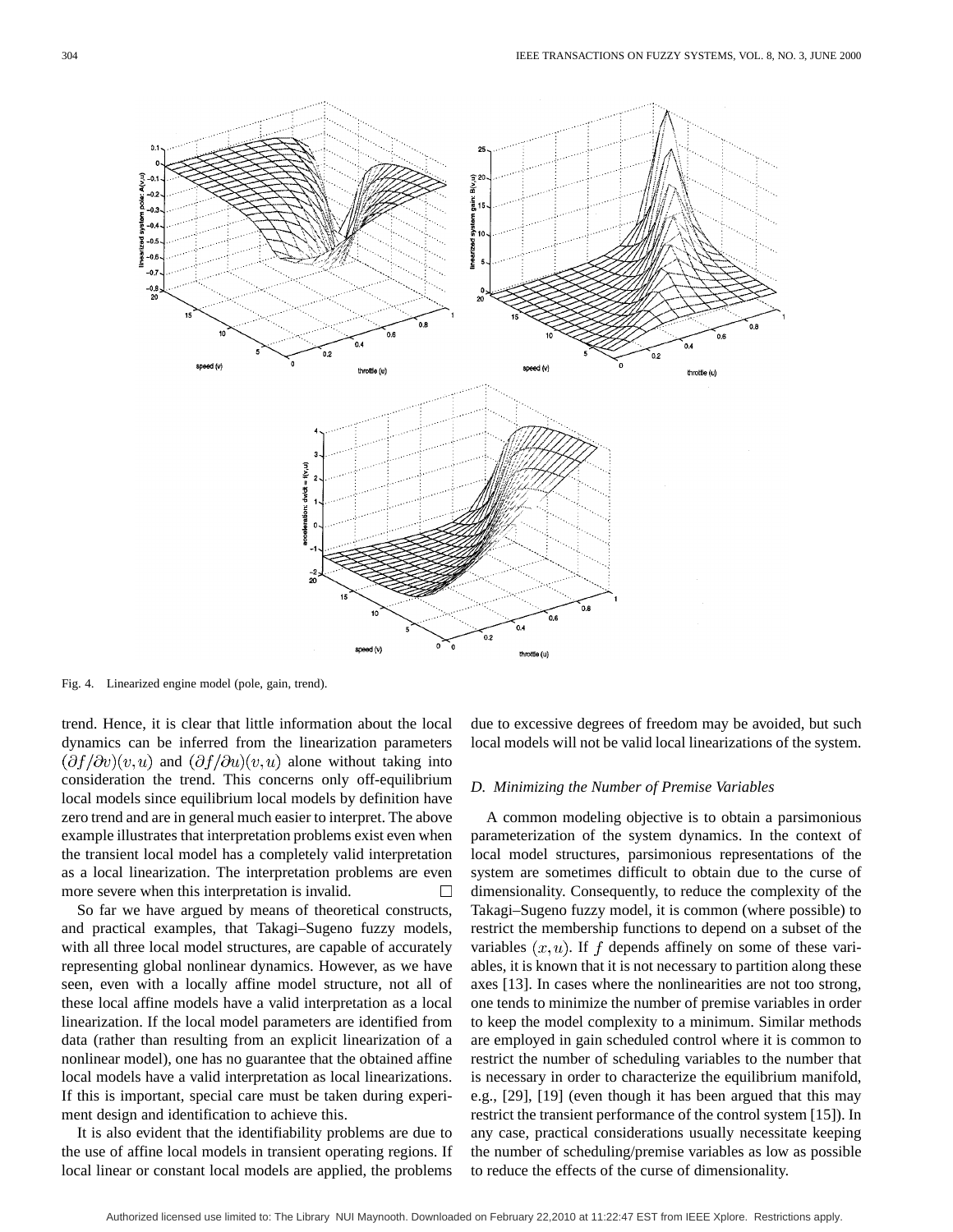

Fig. 5. The flow of the nonlinear system and local models (affine, linear, and constant) at the point  $v = 10$ ,  $u = 0.1$ .

*Example: Exploiting the Affine Functional Form of :* Consider the very simple nonlinear system

$$
\dot{x} = -xu.\tag{36}
$$

At the point  $(x_i, u_i)$  the local linearization is

$$
\dot{x} = -u_i x - x_i u + x_i u_i. \tag{37}
$$

Observing that the system (36) is bilinear, it is clear that it is sufficient to use either x or  $u$  in the premise of the Takagi–Sugeno fuzzy model [13]. Selecting  $x$  as the premise variable, we get an alternative local model

$$
\dot{x} = -x_i u \tag{38}
$$

valid in some neighborhood of  $x_i$ , i.e.,  $(x, u) \in (x_i - \delta, x_i +$  $\delta$ )  $\times$  R for some small  $\delta$   $>$  0. The Takagi–Sugeno fuzzy model

$$
\dot{x} = -\left(\sum_{i=1}^{N} x_i w_i(x)\right) u \tag{39}
$$

is an arbitrary close approximation to the system (36) on any compact set by appropriate selection of the points  $x_1, x_2, \cdots, x_N.$ 

Clearly, the local models (38) leads to an accurate global model, but with  $A_i = 0$  and  $B_i = -x_i$  they do not have a valid interpretation as local linearization. The reason for this is that we have left out the input variable  $u$  from the premise due to the bilinearity. Hence, the number of premise (scheduling) variables is reduced without reducing the accuracy, but by sacrificing the interpretability of the local model as local linearizations. Notice that at equilibrium  $x = 0$  or  $u = 0$ , both approaches to construction of local models lead to similar results, emphasizing that they have excessive degrees of freedom only in transient operating regions. П

Another consequence of reduction of the number of scheduling/premise variables is that a single local model may be used both in transient and equilibrium operating regimes. If the dynamics are significantly different in the transient and equilibrium operating regimes corresponding to a single local model, this obviously leads to difficulties.

*Example: Longitudinal Speed Dynamics—Continued:* In the longitudinal vehicle speed model, the equilibrium points are given by the curve in Fig. 6. This curve can be parameterized by a single variable, for example either speed or throttle angle. If one wants to restrict the number of premise variables to only one, it is natural to select either speed or throttle angle. Suppose we select speed. For a nominal speed  $v = 12$  m/s the corresponding *assumed* region of validity is the shaded region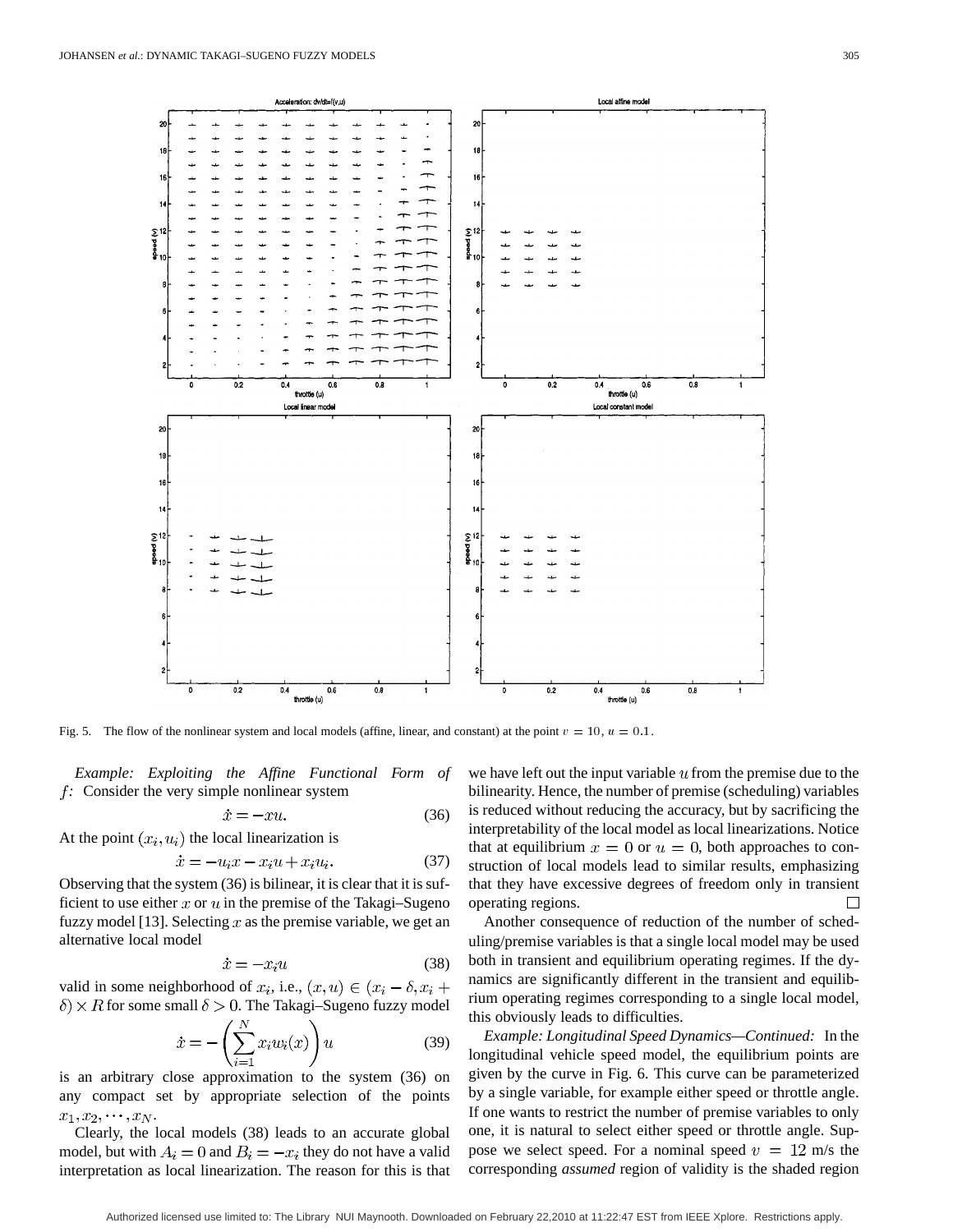

Fig. 6. Equilibrium curve for vehicle model.

in Fig. 6. When the system is operating far away from equilibrium, but with a speed in the interval  $10 \leq v \leq 14$ , this local model contributes to the Takagi–Sugeno fuzzy model, c.f. Fig. 6. Within the shaded region corresponding to both equilibrium and transient operating conditions  $-0.6630 \le A(v, u) \le$  $-0.0098$  and  $-0.3473 \le B(v, u) \le 17.9217$ . When only considering equilibrium operating conditions corresponding to  $10 \le v \le 14$ , we get  $-0.6630 \le A(v, u) \le -0.6081$  and  $13.9088 \le B(v, u) \le 17.9271$ . It is clear that the local affine model is reasonably accurate at the equilibrium operating conditions corresponding to the interval  $10 \le v \le 14$ , but when the transient operating conditions corresponding to this interval are included, the dynamics are too varied over the operating range for a single local affine model to be valid.

Although this example may seem trivial, it is included because this problem has been experienced to be relevant in practical applications, especially when no special attention has been given to the distinction between equilibrium and off-equilibrium operating conditions during experiment design and model structure selection.

#### *E. The Role of the Membership Functions*

We have argued that the global Takagi–Sugeno fuzzy model can provide a satisfactory approximation of the underlying nonlinear system, even when the constituent affine local models are not conventional linearizations. In practice Takagi–Sugeno models are constructed by interpolating the parameters of the constituent local models using fuzzy inference (see also, [1]). The choice of membership functions is of crucial importance in this procedure [20]. To illustrate some of the issues which arise when choosing membership functions, we consider the following example. Let

$$
\dot{x} = A_1(x - x_1) \tag{40}
$$

be the linearization of some autonomous nonlinear system about the equilibrium point  $x_1$ . Similarly, let

$$
\dot{x} = A_2(x - x_2) \tag{41}
$$

be the linearization of the same nonlinear system about the equilibrium point  $x_2$ . The Takagi–Sugeno model of the nonlinear system constructed from these local models defined above is of the form

$$
\dot{x} = (w_1(x)A_1 + w_2(x)A_2)x + w_1(x) d_1 + w_2(x) d_2(42)
$$
  
=  $A(x)x + d(x)$  (43)

where  $d_1 = -A_1x_1$ , and where  $d_2 = -A_2x_2$ , and where  $w_1(x)$ and  $w_2(x)$  are interpolation functions. If these linearizations are sufficiently close together it can be assumed that this model approximates the nonlinear system in some fashion between these equilibrium points. The model predicts a manifold of equilibria given by

$$
A(x_0)x_0 + d(x_0) = 0.
$$
 (44)

Furthermore, if we assume that the model also describes the transitions between the equilibrium points, then model linearizations along (44) are given by

$$
\dot{x} = \tilde{A}(x_0)(x - x_0) + \text{h.o.t.}
$$
 (45)

where

$$
\tilde{A}(x) = \sum_{i=1}^{2} \left( A_i w_i(x) + (A_i x + d_i) \left( \frac{\partial w_i}{\partial x}(x) \right)^T \right). \tag{46}
$$

Let us consider the meaning of the above equations. Equation (44) suggests that the manifold of equilibria is described as a function of the interpolation functions, the matrices  $A_1$  and  $A_2$ and the endpoints  $x_1$  and  $x_2$ . This may or may not be a reasonable assumption. Furthermore, (46) suggests that the system linearization along this manifold cannot be obtained by simple interpolation of the matrices  $A_1$  and  $A_2$ ; the membership functions themselves contribute to the linearization. In fact, (46) contains two terms; a term which is the interpolation of the matrices  $A_1$  and  $A_2$  and a term that is a function of the derivatives of the interpolation functions. The interpolation functions appear in both of these terms. It is clear that the membership functions should be chosen to provide as accurate a representation of the system dynamics as possible. However, membership functions chosen to approximate the global dynamics may be inadequate when the model is linearized. In many applications this may not be an issue. However, for control applications requiring linearization of the plant model, model fidelity in the neighborhood of plant equilibria is of paramount importance. In our context we must ensure that (46) provides as accurate an approximation to the system linearization as possible. However, there are several difficulties associated with the approximation method in (46). First, there is no guarantee that the qualitative nature of the locii of eigenvalues constructed by interpolating between the matrices  $A_1$  and  $A_2$  is consistent with the qualitative nature of these matrices. In addition, we must also select our membership functions whose first derivatives not only exist, but also satisfy certain properties. From these observations it can be seen that the choice of membership functions is by no means a trivial matter, affecting not only the global model dynamics, but also the manifold of equilibria and the system linearizations along the equilibria.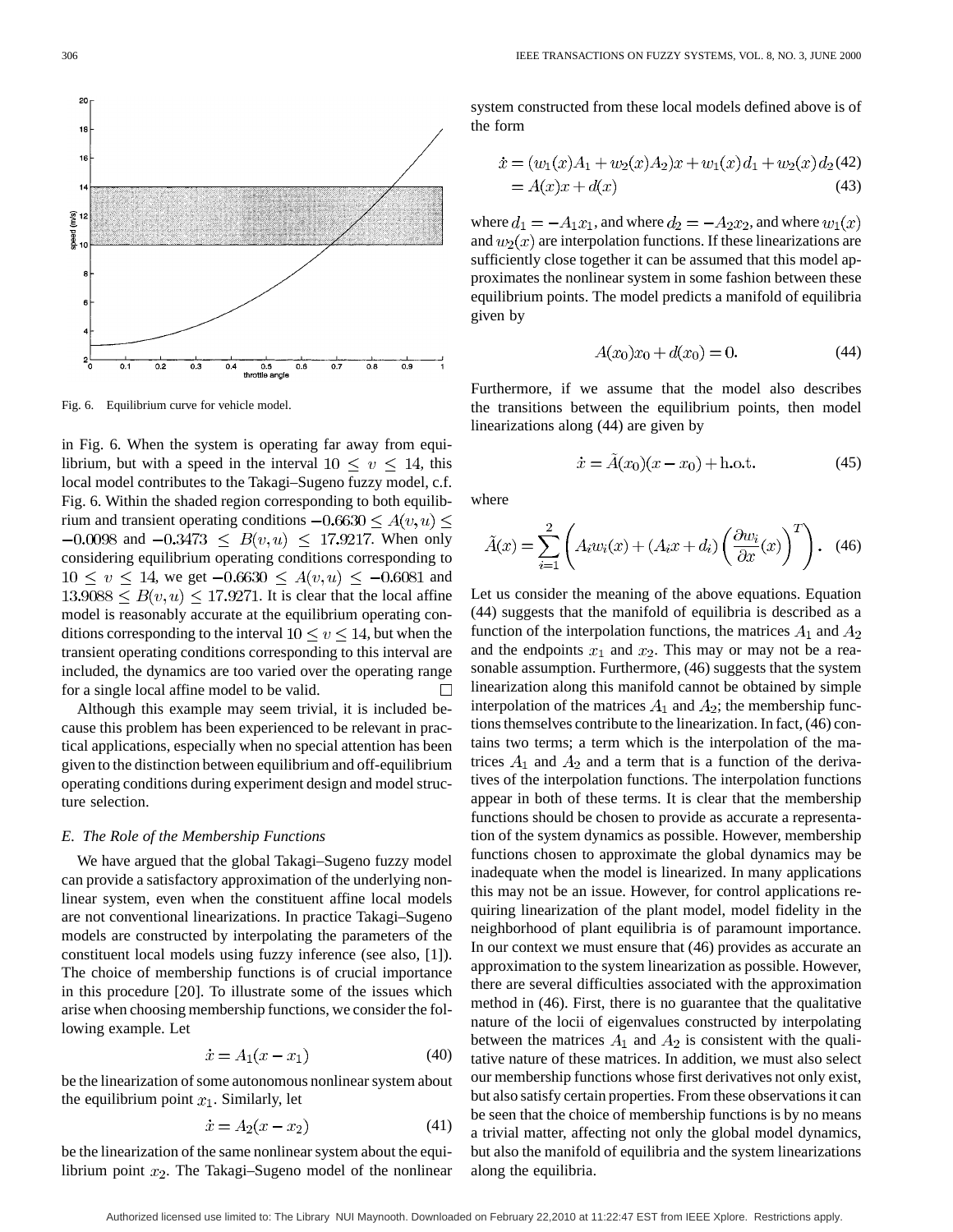In general, for a globally accurate fuzzy model consisting of constant, linear, or affine local models, a locally valid linearization may be generated by linearizing (2)

$$
\dot{x} = \tilde{A}(x_0, u_0)(x - x_0) + \tilde{B}(x_0, u_0)(u - u_0) + \tilde{d}(x_0, u_0) + \text{h.o.t.}
$$
\n(47)

where

$$
\tilde{A}(x, u) = \sum_{i=1}^{N} \left( A_i w_i(x, u) + (A_i x + B_i u + d_i) \times \left( \frac{\partial w_i}{\partial x}(x, u) \right)^T \right)
$$
\n(48)

$$
\tilde{B}(x, u) = \sum_{i=1}^{N} \left( B_i w_i(x, u) + (A_i x + B_i u + d_i) \times \left( \frac{\partial w_i}{\partial u}(x, u) \right)^T \right)
$$
\n(49)

$$
\tilde{d}(x, u) = \sum_{i=1}^{N} (A_i x + B_i u + d_i) w_i(x, u).
$$
 (50)

As discussed above, the linearization will depend on the membership functions, and it usually assumed that they provide an accurate smooth interpolation of the local models. In practice, verification of this assumption is carried out experimentally.

#### IV. IDENTIFICATION OF TAKAGI–SUGENO FUZZY MODELS

The purpose of this section is to illustrate the poor results one might get when identifying off-equilibrium affine local models using standard identification methods such as least squares and suggest alternative methods with better robustness and performance.

*Example: Longitudinal Vehicle Dynamics, Least Squares Identification:* For the identification of a Takagi–Sugeno fuzzy model of the vehicle we have generated by simulation a data sequence with 1000 noise-free samples with a sampling interval  $T = 1$  s. The experiment design takes the vehicle to several equilibrium states through some transient states and perturbs the system by a pseudorandom binary signal (PRBS) signal at each equilibrium, c.f. Fig. 7.

The operating region  $(v, u) \in [2, 20] \times [0, 1]$  is then partitioned into five equilibrium regions and four transient regions, each of which is characterized by a membership function. The corresponding affine local models are identified from data sequence 1. A discrete-time dynamic Takagi–Sugeno fuzzy model with constituent local models of the form

$$
v(k+1) = -a_{i,1}v(k) + b_{i,1}u(k) + \delta_i \tag{51}
$$

is first identified using the least squares algorithm. Using exact discretization of the continuous time first-order local model  $\dot{x} =$  $A_ix + B_iu + d_i$  and zero-order hold of the input signal

$$
x(t+T) = \exp(A_i T)x(t)
$$
  
+  $\frac{1}{A_i}(\exp(A_i T) - 1)(B_i u(t) + d_i)$  (52)



Fig. 7. Identification data sequence 1.

this discrete-time model is converted into a continuous-time model by the following parameter transformation (derived from (51) and (52)):

$$
A_i = \ln(-a_{i,1})/T\tag{53}
$$

$$
B_i = \frac{\text{m}(-a_{i,1})\ddot{v}_{i,1}}{-a_{i,1} - 1} \tag{54}
$$

$$
d_i = \frac{\ln(-a_{i,1})\delta_i}{-a_{i,1} - 1}.
$$
\n(55)

Let us define the pole, zero, and trend that results when we interpolate the local model parameters

$$
\bar{A}(v, u) = \sum_{i=1}^{N} A_i w_i(v, u)
$$
\n(56)

$$
\bar{B}(v, u) = \sum_{i=1}^{N} B_i w_i(v, u)
$$
\n(57)

$$
\bar{d}(v, u) = \sum_{i=1}^{N} d_i w_i(v, u).
$$
 (58)

If the local model parameters are valid linearizations, then the interpolated local model parameters should be similar to the parameters resulting from dynamic linearization. The plots of  $\bar{A}(v, u)$ ,  $\bar{B}(v, u)$ , and  $\bar{d}(v, u)$  in Fig. 8 shows that this is not the case. First, there is some bias because the model structure is not

Authorized licensed use limited to: The Library NUI Maynooth. Downloaded on February 22,2010 at 11:22:47 EST from IEEE Xplore. Restrictions apply.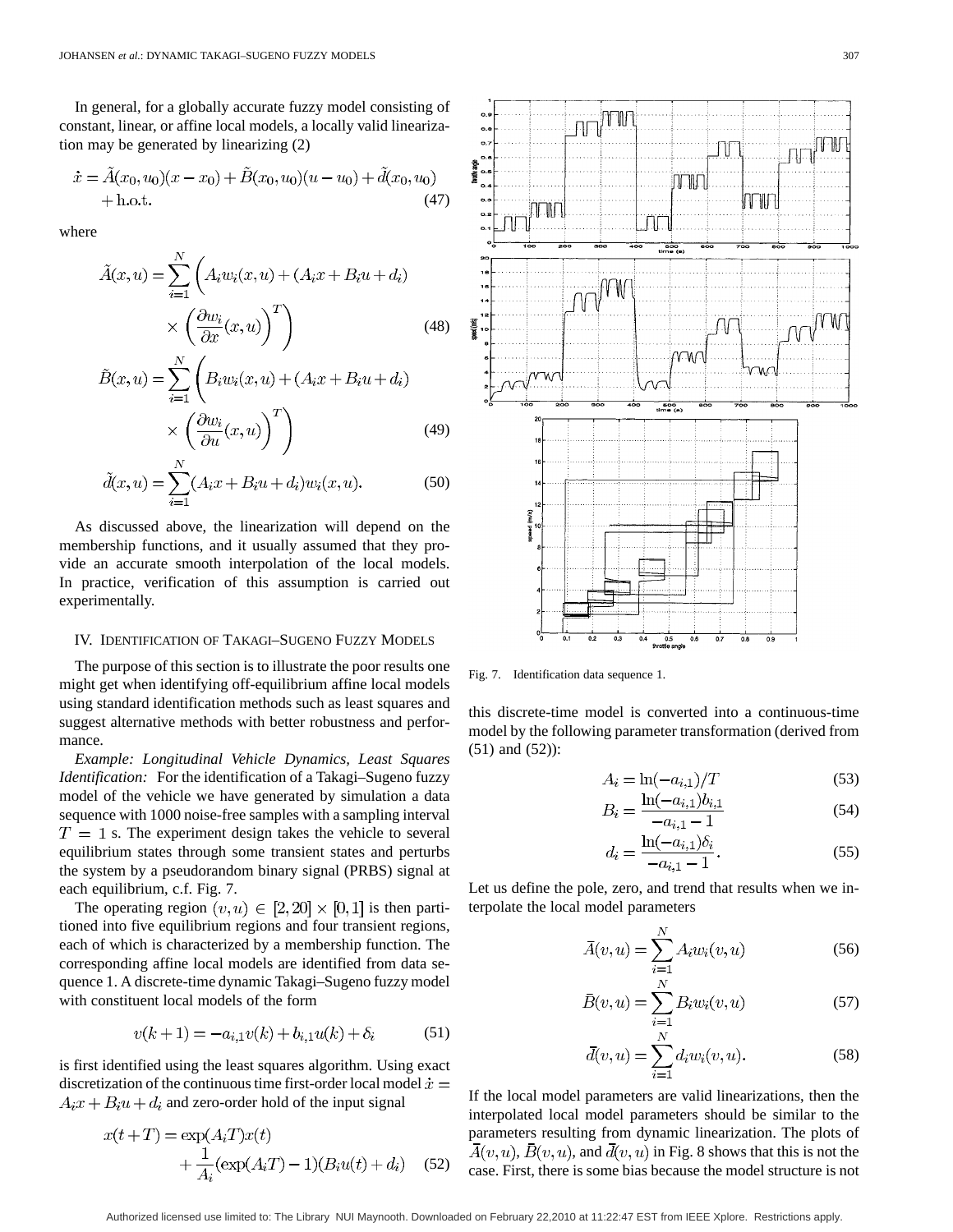

Fig. 8. Comparison of the pole (left column), gain (middle column) and trend (right column) as a function of throttle and speed of the linearized system and the interpolated local model pole/gain/trend of the Takagi–Sugeno fuzzy models identified using various identification methods and data sequences.

sufficiently rich to exactly model the system. But the most interesting feature of the identified model is the large difference between the identified parameters and the parameters of the linearized system in the off-equilibrium regions. In this case, this is due to both poor identifiability of the off-equilibrium local models and because off-equilibrium identification data are relatively sparse.  $\Box$ 

Identification of the parameters of (26), using for example, a standard least squares criterion and some experimental data, will only treat local models as approximators and thus not necessarily lead to local model parameters  $A_i$  and  $B_i$  with a valid interpretation as local linearizations. This was illustrated above and also in some application studies ([30], [14]). The core of the problem is poor identifiability. These problems are amplified when there is very sparse information about the response to perturbations in transient operating regimes available in the data, which is a very typical situation in real-world applications. The reasons for this are diverse: The system typically spends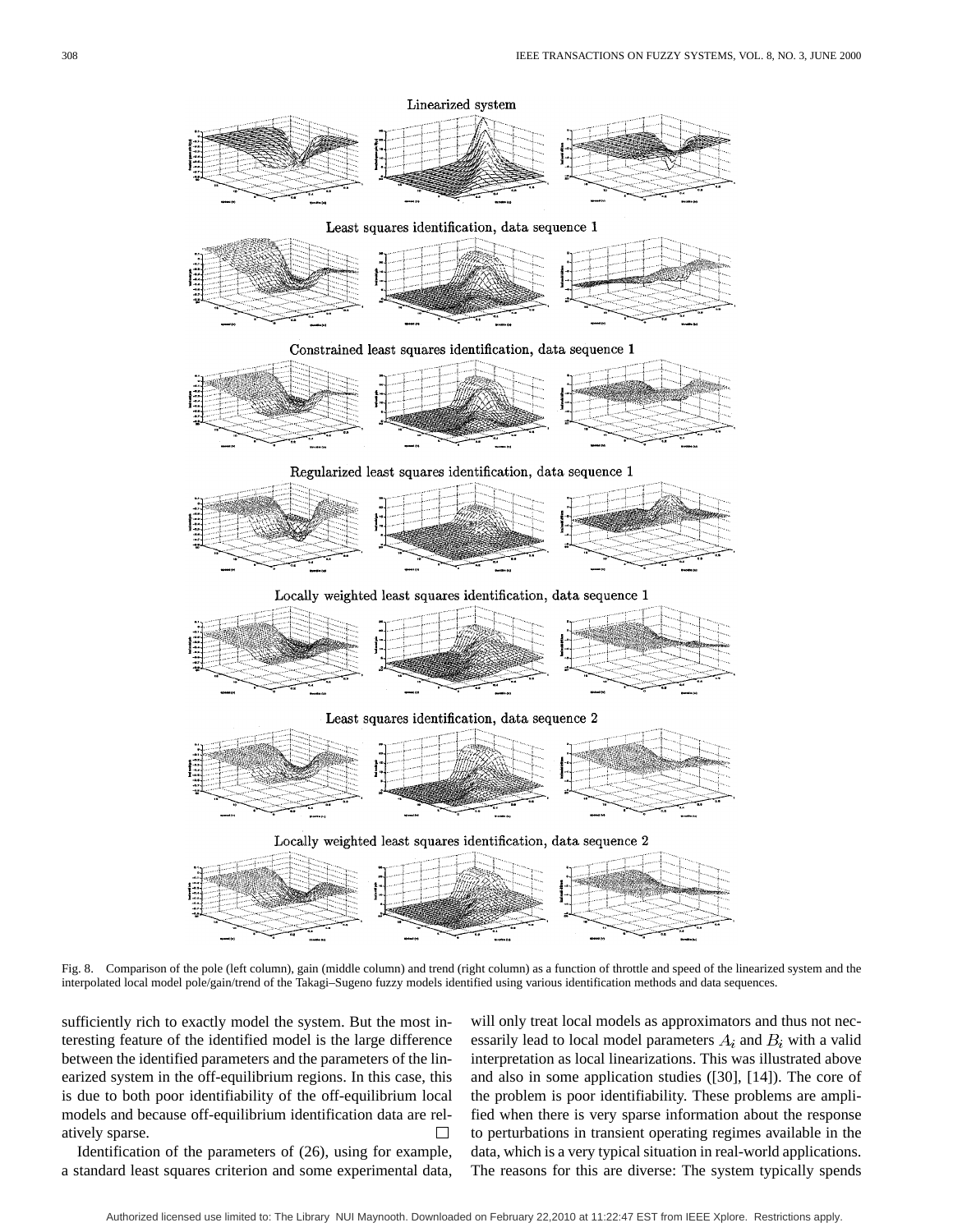little time in transient conditions compared to stationary operating conditions. Further, in transient regions, the trend component in the data will have larger amplitude and, therefore, more influence in the identification criterion than perturbation components. Furthermore, in such regions, operational constraints often limit the amount of perturbations and the time the system should spend in transient states. Hence, our practical experience is that carefully planned experiments are required in order to get even a modest amount of perturbation information in transient operating regimes. Furthermore, prior knowledge should be applied as far as possible in the identification in order to make it more robust. Next, we consider experiment design and continue with a discussion of various identification methods that can help improve the interpretability and accuracy of the identified model.

#### *A. Experiment Design*

In nonlinear system identification, both the amplitude and frequency contents of the input signals are of major importance. For identifying Takagi–Sugeno fuzzy models containing both equilibrium and off-equilibrium local affine models, it is our experience that input signals designed according to the following guidelines are useful if the model is intended for control design.

- The system should be brought through a sequence of equilibria that includes the equilibria of the local models. At each equilibrium the system should be excited by superpositioned small-amplitude PRBS signals. The PRBS signals should have a frequency content that covers an interval from the inverse rise time to above the bandwidth of the closed-loop system.
- Several transient trajectories should be generated for each off-equilibrium local model. The corresponding input signals should contain both large-amplitude steps and perturbations in order to determine both the trend and perturbation dynamics of the off-equilibrium local models. The frequency contents should typically be higher compared to the frequency content of the equilibrium data to prevent the system from settling at some equilibrium.

Of course, there are practical constraints that will often limit the number of transitions, length of the experiment, frequency content, and amplitudes. The requirements in terms of accuracy of the off-equilibrium local models will depend strongly on the application. Sometimes, equilibrium local models can be extrapolated into transient operating regions without significant loss of accuracy.

*Example: Longitudinal Vehicle Dynamics, Improved Experiment Design:* The data sequence 2, shown in Fig. 9, is generated according to the above guidelines. The first 1000 samples of this data sequence is identical to data sequence 1, which excitates the equilibrium behavior of the system. The second 1000 samples contains a high-frequency large-amplitude input signal that will take the system through its transient states.

Identification of the Takagi–Sugeno fuzzy model, with exactly the same structure as the models considered above, is now carried out using the least squares algorithm and this data sequence. The results are shown in Fig. 8. Clearly, these depict a more accurate model, both in terms of global accuracy and the



Fig. 9. Identification data sequence 2.

closeness of the local affine models to the linearization of the system.  $\Box$ 

#### *B. Constrained and Regularized Identification*

Poor identifiability leads to an ill-conditioned identification problem where certain parameters (or combinations of parameters) can be chosen more or less arbitrarily. Constrained and regularized system identification is a general method for improving the robustness and accuracy of the system identification algorithm when the model structure is poorly identifiable ([11], [12], [31], [32]). The general idea is to explicitly constrain the model parameters using hard or soft constraints such that the model is consistent with some prior knowledge or desired properties. Regularization (which can be seen as soft constraints) may be implemented by adding a penalty function to the least squares criterion. This penalty will attract the model parameters toward some set of *a priori* desirable parameters.

It is assumed that the identification is carried out using discrete-time input/output data and a discrete-time dynamic Takagi–Sugeno fuzzy model that admits the one-step ahead predictor to be written in the form

$$
\hat{y}(k|k-1) = g(\varphi(k-1), \theta) \tag{59}
$$

where  $\theta$  is a vector that contains the local model parameters  $\theta_1, \dots, \theta_N$  and  $\varphi(k)$  is an information vector that may depend on the current and past inputs and outputs. Note that similar to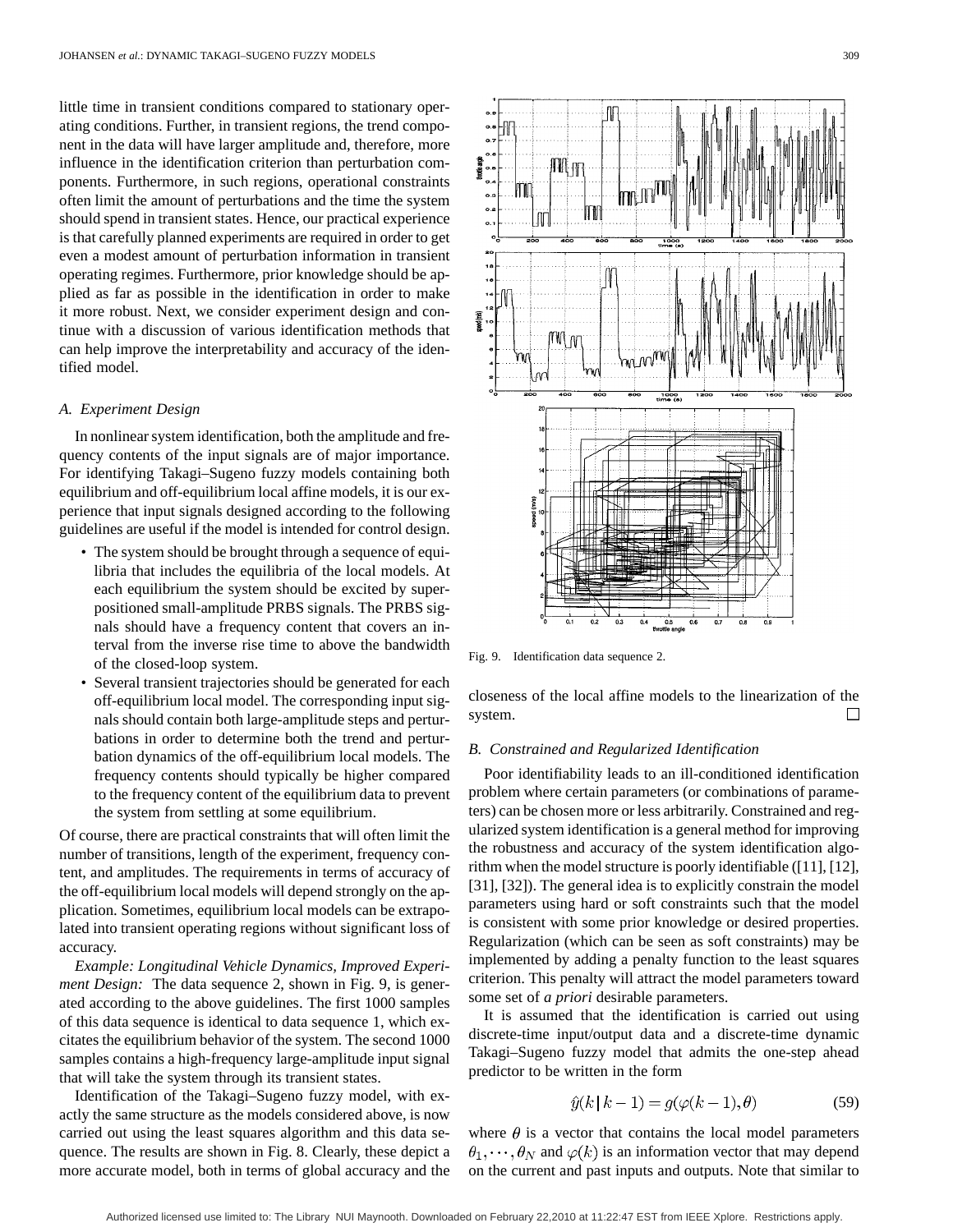the example above, one may transform (at least approximately) a discrete-time model into a continuous-time state-space model, which is being assumed in previous sections of this paper. Also note that only in special cases (e.g., when all states are measured or the state space realization is chosen in a convenient way) it is natural to formulate the one-step ahead predictor (59) as a linear function of the parameter vector  $\theta$ , admitting a simple least squares normal solution. In the general case, the predictor might contain a state observer that whose parameters will typically depend in a nonlinear manner on the model parameters, e.g., [21].

The common least squares identification method will minimize the least squares criterion

$$
V_{\text{LS}}(\theta) = \sum_{k=1}^{l} ||y(k) - g(\varphi(k-1), \theta)||^2
$$
 (60)

where  $l$  is the length of the data sequence. Constraints are normally added in terms of a set of linear equalities and inequalities that incorporates some form of prior knowledge

$$
H\theta = h \tag{61}
$$

$$
K\theta \le k \tag{62}
$$

where  $H, K, h$ , and k are constant matrices and vectors. When the predictor (59) is a linear function of the parameters  $\theta$ , minimizing the least squares criterion (60) subject to the constraints (61) and (62) is a convex optimization problem that can be solved using quadratic programming [23]. In the general case, it is a nonlinear programming problem.

We have found that an approximate Tikhonov regularization stabilizer may be useful for improving both the accuracy and interpretability of the identified local models. This stabilizer (penalty function) is given by [10]

$$
\Omega_{\text{TIK}}^{\text{approx}}(\theta) = \sum_{i=1}^{N} \sum_{j=1}^{i-1} (\theta_i - \theta_j)^T W_{ij} (\theta_i - \theta_j) \rho_{i,j} \tag{63}
$$

where  $\rho_{i,j}$  is a measure of how close the fuzzy sets with indices i and j are. Hence,  $\rho_{i,j}$  is close to one for a neighboring pair of fuzzy sets and close to zero for a distant pair of fuzzy sets. The matrix  $W_{ij}$  is a positive definite diagonal weighting matrix that ensures that the different local model parameters have sensible relative weights in the stabilizer. The interpretation of (63) is that the local model parameters  $\theta_i$  and  $\theta_j$  corresponding to neighboring regions are expected to be similar, while there should not be any such constraint on local model parameters of regions that are far apart. The definition of the weighting factor  $\rho_{i,j}$  should depend on the parameterization of the membership functions for the fuzzy sets. Let us give an example of how it may be defined, using tensor product Gaussian membership functions

$$
\rho_{i,j} = \exp\left(-\frac{1}{2} \sum_{k=1}^{n} \frac{(c_{i,k} - c_{j,k})^2}{\sigma_{i,k} \sigma_{j,k}}\right)
$$

where  $c_i = (c_{i,1}, \dots, c_{i,n})$  is the center point of the fuzzy set with index i and  $\sigma_{i,k}$  is the average "standard deviation" of the membership functions defining the fuzzy sets along the  $k$ th dimension.

Combining the approximate Tikhonov stabilizer with the least squares criterion and the constraints leads to a problem of minimizing

$$
V(\theta) = V_{LS}(\theta) + \gamma \Omega_{\text{TIK}}^{\text{approx}}(\theta)
$$
 (64)

subject to the constraints (61) and (62). The scalar regularization parameter  $\gamma > 0$  defines the weight on the penalty function relative to the least squares penalty on the prediction error. This parameter can be selected on the basis of both subjective and objective criteria. Further details on some objective statistical criteria can be found in [11].

*Example: Longitudinal Vehicle Dynamics, Constrained Identification:* Suppose we restrict the gains of the local models to be nonnegative, i.e.,  $B_i \geq 0$ , and the poles of the local models to be nonpositive, i.e.,  $A_i \leq 0$  and use the constrained least squared identification algorithm with data sequence 1. Equations (53)–(55) are used to convert between continuous and discrete time model parameterizations and a quadratic programming algorithm is applied to compute the estimate. The results are shown in Fig. 8. The equilibrium local models are almost unchanged since their poles and gains were consistent with the constraints also in the unconstrained identification experiment. The off-equilibrium local models are now more accurate, which one should expect due to the introduction of prior knowledge that was violated in the unconstrained identification experiment.  $\mathsf{L}$ 

*Example: Longitudinal Vehicle Dynamics, Regularization:* Next, we apply the approximate Tikhonov stabilizer (63) without any constraints. The identification results using data sequence 1 are shown in Fig. 8. The equilibrium local models are almost unchanged since they were easily identifiable also with the pure least squares algorithm. The off-equilibrium local models are now somewhat more accurate, even though the Tikhonov stabilizer was based on the invalid prior assumption that the local off-equilibrium models were similar to neighboring local equilibrium models. In this particular example, this assumption is clearly violated (notice that the gain and pole are significantly larger near the equilibrium manifold than in transient regions). The reason why better results are achieved is that the increased bias introduced by the incorrect prior assumption is less than the reduction in variance that always accompanies the regularization. A study of bias and variance as a result of regularization can be found in [12] (see also [31]).  $\Box$ 

The structure identification problem becomes somewhat more complicated when constraints and regularization are introduced. However, well-known criteria such as the final prediction error criterion (FPE) have been generalized to these cases [11], [18].

#### *C. Locally Weighted Identification*

The least squares objective (60) explicitly aims at determining the parameters of the local models that gives the best global model prediction. As we have already discussed, this objective will often be in conflict with the objective of determining local models that are accurate linearizations of the nonlinear system. This motivates the use of parametric locally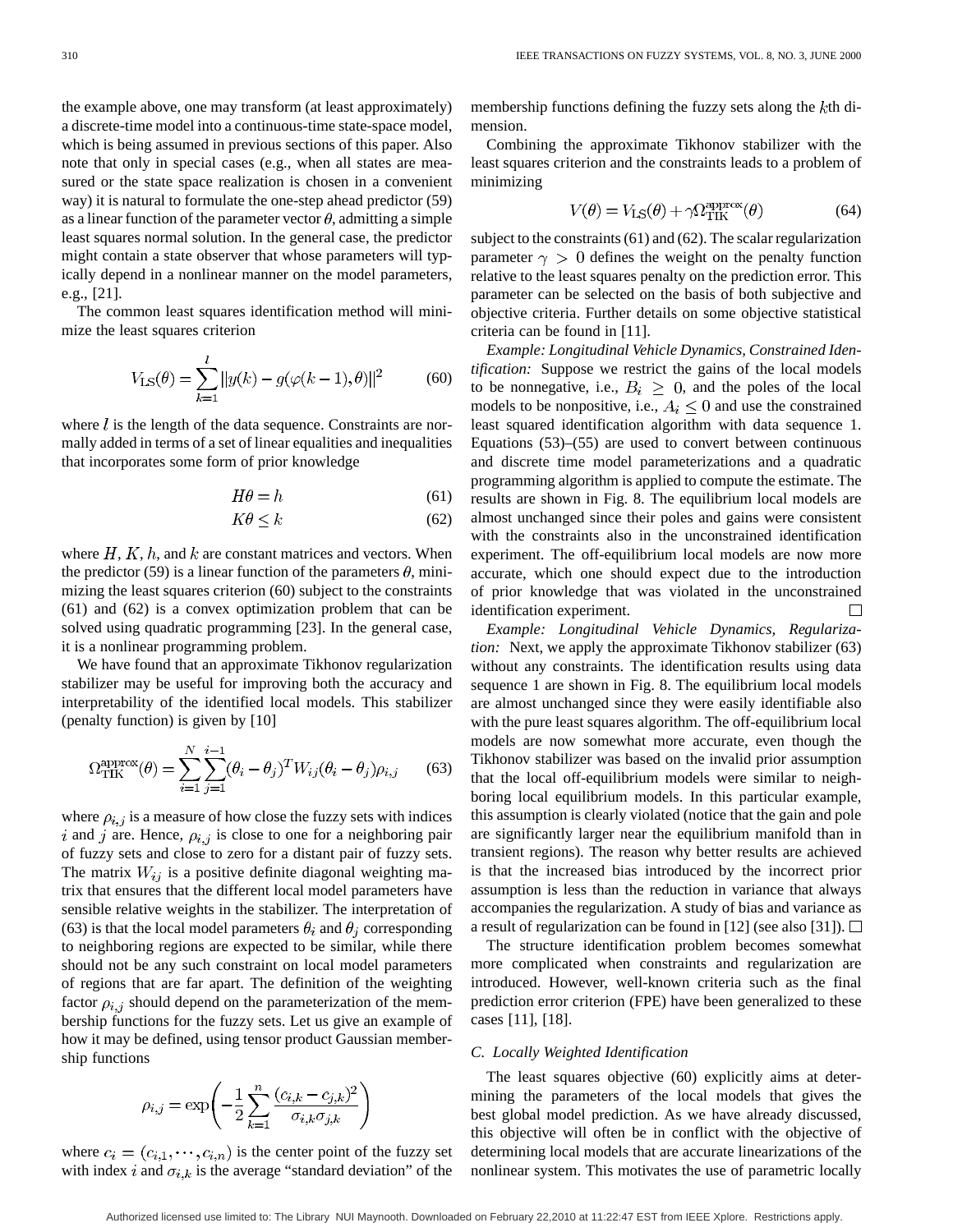weighted identification where this is the explicit objective of the identification [24], [25]. Individual criteria are defined for each local model

$$
V_{\text{LWLS}}^{i}(\theta_{i}) = \sum_{k=1}^{l} ||y(k) - g_{i}(\varphi_{i}(k-1), \theta_{i})||^{2} w_{i}(z(k-1))
$$
\n(65)

where  $z(k)$  is a vector containing the premise variables. The data are weighted according to their relevance to the local model with index  $i$  and this relevance is measured by the interpolation function  $w_i$ . The one-step ahead predictor based on the local model with index  $i$  is assumed to be given in the form  $\hat{y}(k | k - 1; i) = g_i(\varphi_i(k - 1), \theta_i)$ . The resulting identification problem is linear in the parameters and can be solved explicitly if the predictor  $g_i$  is linear with respect to  $\theta_i$ . The implicit regularization effect of locally weighted least squares has been studied in detail in [25]. Notice that locally weighted least squares can be combined with explicit regularization and constraints, still leading to a convex quadratic program for the local parametric identification problem with a linearly parameterized predictor. In [38] it was suggested to combine the local criteria (65) with the global criterion (60) in order to address the tradeoff between local accuracy and global performance.

*Example: Longitudinal Vehicle Dynamics, Locally Weighted Identification:* Parameter identification results using locally weighted least squares are shown in Fig. 8 for the cases when data sequences 1 and 2 are applied. It can be seen that the interpolated pole/gain/trend of the identified local models are close approximations to the linearization of the nonlinear system, even with data sequence 1 in the off-equilibrium regions. The reduction in global prediction performance compared to the global least squares is not significant.

Recently, there has been some interest in the use of locally weighted least squares identification [6] to determine local linear dynamic models ([3], [33]). In these approaches the local models are determined online at each sample and there is no underlying nonlinear model structure. On the other hand, it has also been proposed to use nonparametric offline identification methods based on a probabilistic multivariate Gaussian process prior model of the underlying nonlinear function [26]. This approach has a high computational load, but appears to be very robust with respect to poor identifiability. Local affine models, which are close to linearizations can easily be derived analytically from the nonparametric model, with analytic estimates of their variance.

## V. CONCLUSIONS

We have illustrated fundamental interpretability and identifiability limitations of dynamic Takagi–Sugeno fuzzy models with constituent affine local models. The major problem is that in transient operating regimes (where the nonlinear system has no equilibrium points) the local affine model is poorly identifiable. Further, practical limitations exist that restrict the design of informative experiments for many systems. A theoretical understanding of the problems is developed by relating the dynamic Takagi–Sugeno fuzzy model with local affine models to dynamic linearization. Differences between local constants, linear and affine models are pointed out, the effect of minimizing the number of variables is the premise of the fuzzy rules are investigated and the role of the membership functions are studied. Finally, suggestions are presented, that potentially alleviate or reduce some of these problems through suitable experiment design and use of robust identification methods. In particular, it is shown how constrained and regularized identification methods may improve the interpretability of the constituent local models as local linearizations. Furthermore, locally weighted least squares identification is shown to explicitly address the tradeoff between local and global accuracy of the Takagi–Sugeno fuzzy model.

The practical importance of the problems is illustrated by very simple examples. Still, one may expect that the problems related to interpretability and identifiability will be much more pronounced when more complex higher order and multivariable examples are considered.

The present results are not only relevant to dynamic Takagi–Sugeno fuzzy models, but also related model representation with constituent local models, such as local model networks (e.g., [13], [25]) and piecewise linear models (e.g., [2]).

## APPENDIX A PROOF OF THEOREM 1

From (13) and the property that  $\sum_i w_i(x, u) = 1$  for all  $(x, u) \in X \times U$  it follows that:

$$
\Delta \dot{\xi}_{2}(t) = \dot{\xi}_{2}(t) - \dot{x}_{0}(t) \qquad (66)
$$
\n
$$
= \sum_{i=1}^{N} f(x_{i}, u_{i}) w_{i}(\xi_{2}(t), u(t)) - f(x_{0}(t), u_{0}(t))
$$
\n
$$
+ \sum_{i=1}^{N} (A(x_{i}, u_{i})(\xi_{2}(t) - x_{i}) + B(x_{i}, u_{i})(u(t) - u_{i}))
$$
\n
$$
\times w_{i}(\xi_{2}(t), u(t)) \qquad (67)
$$
\n
$$
= f(\xi_{2}(t), u(t)) - f(x_{0}(t), u_{0}(t))
$$
\n
$$
+ \sum_{i=1}^{N} (f(x_{i}, u_{i}) w_{i}(\xi_{2}(t), u(t)) - f(\xi_{2}(t), u(t)))
$$
\n
$$
+ \sum_{i=1}^{N} (A(x_{i}, u_{i})(\xi_{2}(t) - x_{i}) + B(x_{i}, u_{i})(u(t) - u_{i}))
$$
\n
$$
\times w_{i}(\xi_{2}(t), u(t)) \qquad (68)
$$
\n
$$
= A(x_{0}(t), u_{0}(t)) \Delta \xi_{2}(t) + B(x_{0}(t), u_{0}(t)) \Delta u(t)
$$
\n
$$
+ \sum_{i=1}^{N} (f(x_{i}, u_{i}) - f(\xi_{2}(t), u(t))) w_{i}(\xi_{2}(t), u(t))
$$
\n
$$
+ \sum_{i=1}^{N} (A(x_{i}, u_{i})(\xi_{2}(t) - x_{i}) + B(x_{i}, u_{i})(u(t) - u_{i}))
$$
\n
$$
\times w_{i}(\xi_{2}(t), u(t)) + \text{h.o.t.} \qquad (69)
$$
\n
$$
= A(x_{0}(t), u_{0}(t)) \Delta \xi_{2}(t) + B(x_{0}(t), u_{0}(t)) \Delta u(t)
$$
\n
$$
+ \varepsilon(\xi_{2}(t), u(t), x_{0}(t)) u_{0}(t)) \qquad (70)
$$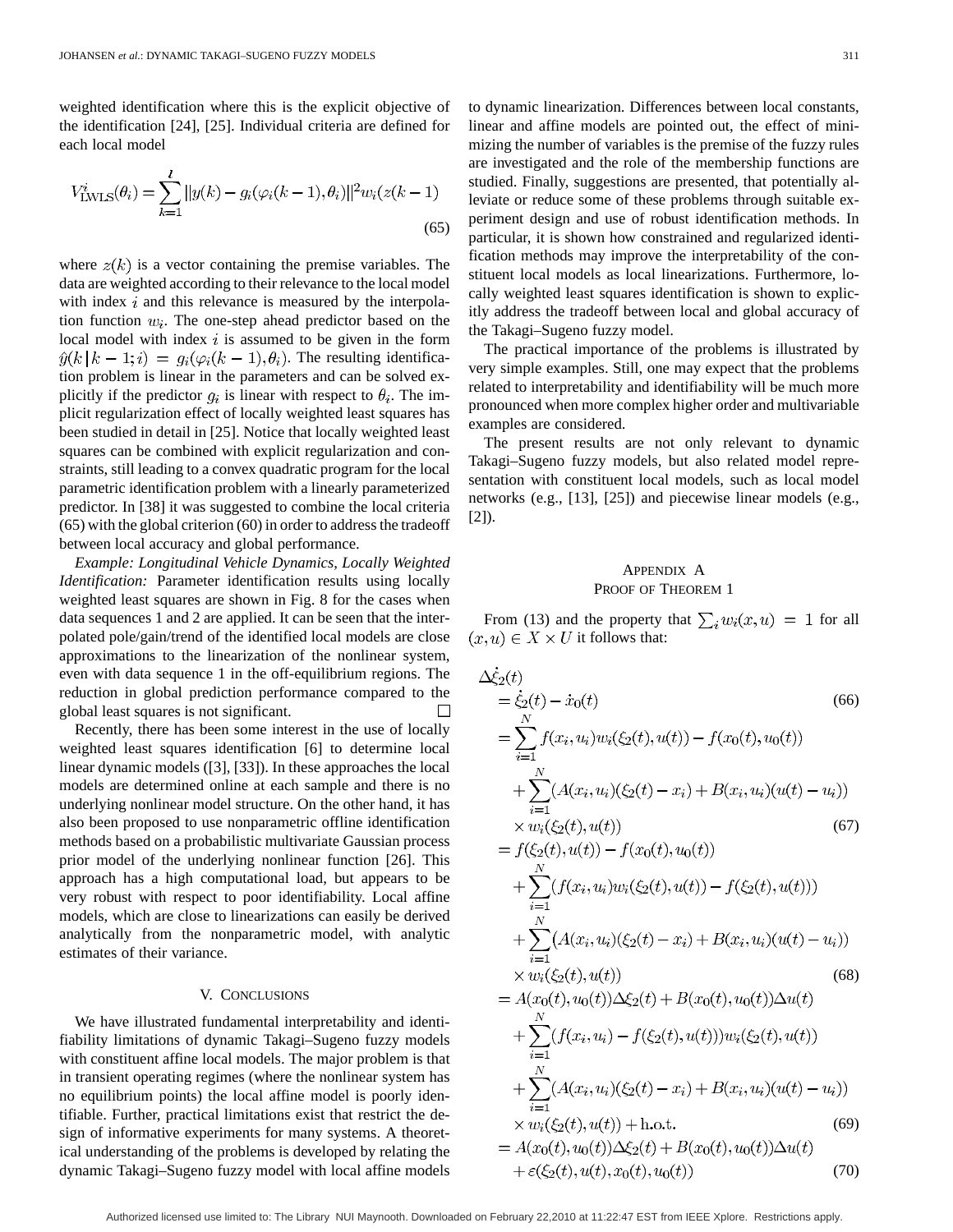where

$$
\varepsilon(\xi_2(t), u(t), x_0(t), u_0(t))
$$
\n
$$
= \sum_{i=1}^N (f(x_i, u_i) - f(\xi_2(t), u(t))) w_i(\xi_2(t), u(t))
$$
\n
$$
+ \sum_{i=1}^N (A(x_i, u_i)(\xi_2(t) - x_i) + B(x_i, u_i)(u(t) - u_i))
$$
\n
$$
\times w_i(\xi_2(t), u(t)) + \text{h.o.t.} \tag{71}
$$

Application of the triangle inequality on (71) leads to

$$
\varepsilon(\xi_2(t), u(t), x_0(t), u_0(t))
$$
\n
$$
\leq \sum_{i=1}^N ||f(x_i, u_i) - f(\xi_2(t), u(t))||_2 w_i(\xi_2(t), u(t))
$$
\n
$$
+ \sum_{i=1}^N ||A(x_i, u_i)(\xi_2(t) - x_i) + B(x_i, u_i)(u(t) - u_i)||
$$
\n
$$
\times w_i(\xi_2(t), u(t)) + \text{h.o.t.}
$$
\n(72)

For the point  $(x_i, u_i) \in Z^0$  that is closest to  $\xi_2, u$  it holds that  $w_i(\xi_2, u) > 0$  and for points  $(x_i, u_i) \in Z^0$  that are more than a distance  $\delta$  away from  $(\xi_2, u)$  it holds that  $w_i(\xi_2, u) = 0$ , i.e.,  $w_i(\xi_2, u) = 0$  if  $\|(\xi_2, u) - (x_i, u_i)\|_2 > \delta$ . Since there is always  $a(x_i, u_i) \in Z^0$  within a distance  $\delta$  from any  $(\xi_2, u) \in X \times U$ , only terms with  $||(\xi_2, u) - (x_i, u_i)||_2 \le \delta$  contributes to (72). Due to the Lipschitz property

$$
\|\varepsilon(\xi_2, u, x_i, u_i)\|_2 \le L\delta + L\delta + O(\delta^2) = 2L\delta + O(\delta^2)
$$
 (73)

and the result follows.

#### **REFERENCES**

- [1] R. Babuska and H. B. Verbruggen, "Fuzzy modeling and identification," in *Multiple Model Approaches to Modeling and Control*, R. Murray-Smith and T. A. Johansen, Eds. London, U.K.: Taylor Francis, 1997.
- [2] S. A. Billings and W. S. G. Voon, "Piecewise linear identification of nonlinear systems," *Int. J. Control*, vol. 46, pp. 215–235, 1987.
- [3] G. Bontempi, M. Birattari, and H. Bersini, "Lazy learning for modeling and control design," *Int. J. Control*, vol. 72, pp. 643–658, 1999.
- [4] D. Driankov and R. Palm, Eds., *Advances in Fuzzy Control*. Heidelberg, Germany: Physica-Verlag, 1998.
- [5] D. Driankov, R. Palm, and U. Rehfuss, "A Takagi-Sugeno fuzzy gainscheduler," in *Proc. IEEE Conf. Fuzzy Syst.*, New Orleans, LA, Sept. 1996, pp. 1053–1059.
- [6] J. Fan and I. Gijbels, *Local Polynomial Modeling and Its Applications*. London, U.K.: Chapman Hall, 1996.
- [7] C. Fantuzzi and R. Rovatti, "On the approximation capabilities of the homogeneous Takagi–Sugeno model," in *Proc. IEEE Conf. Fuzzy Syst.*, New Orleans, LA, Sept. 1996, pp. 1067–1072.
- [8] K. J. Hunt and T. A. Johansen, "Design and analysis of gain-scheduled local controller networks," *Int. J. Control*, vol. 66, pp. 619–651, 1997.
- [9] T. A. Johansen, "Fuzzy model based control: Stability, robustness, and performance issues," *IEEE Trans. Fuzzy Syst.*, vol. 2, pp. 221–234, Aug. 1994.
- [10] -, "Robust identification of Takagi-Sugeno-Kang fuzzy models using regularization," in *Proc. IEEE Conf. Fuzzy Syst.*, New Orleans, LA, Sept. 1996, pp. 180–186.
- [11]  $\rightarrow$ , "Constrained and regularized system identification," in *IFAC Symp. Syst. Identificat.*, Kitakyushu, Japan, July 1997, pp. 1467–1472.
- [12] -, "On Tikhonov regularization, bias and variance in nonlinear system identification," *Automatica*, vol. 33, pp. 441–446, 1997.
- [13] T. A. Johansen and B. A. Foss, "Constructing NARMAX models using ARMAX models," *Int. J. Contr.*, vol. 58, pp. 1125–1153, 1993.
- [14] T. A. Johansen, K. J. Hunt, and H. Fritz, "A software environment for gain scheduled local controller network design," *IEEE Contr. Syst. Mag.*, vol. 18, no. 2, pp. 48–60, 1998.
- [15] T. A. Johansen, K. J. Hunt, P. J. Gawthrop, and H. Fritz, "Off-equilibrium linearization and design of gain scheduled control with application to vehicle speed control," *Contr. Eng. Practice*, vol. 6, pp. 167–180, 1998.
- [16] D. W. Jordan and P. Smith, *Nonlinear Ordinary Differential Equations*, Oxford, U.K.: Oxford Univ. Press, 1987.
- [17] T. Kailath, *Linear Systems*. Englewood Cliffs, NJ: Prentice-Hall, 1980.
- [18] J. Larsen and L. K. Hansen, "Generalization performance of regularized neural network models," in *Proc. IEEE Workshop Neural Networks Signal Processing*, Ermioni, Greece, 1994.
- [19] D. A. Lawrence and W. J. Rugh, "Gain scheduling dynamic linear controllers for a nonlinear plant," *Automatica*, vol. 31, pp. 381–390, 1995.
- [20] D. J. Leith and W. E. Leithead, "Analytic framework for blended multiple model systems using local linear models," *Int. J. Contr.*, vol. 72, pp. 605–619, 1999.
- [21] L. Ljung, *System Identification: Theory for the User*. Englewood Cliffs, NJ: Prentice-Hall, 1999.
- [22] W. Lohmiller and J.-J. E. Slotine, "On contraction analysis for nonlinear systems," *Automatica*, vol. 6, pp. 683–696, 1998.
- [23] D. G. Luenberger, *Introduction to Linear and Nonlinear Programming*, 2nd ed. Reading, MA: Addison-Wesley, 1984.
- [24] R. Murray-Smith and T. A. Johansen, "Local learning for local model networks," in *Proc. 4th Inst. Elect. Eng. Int. Conf. Artif. Neural Networks*, Cambridge, U.K., 1995, pp. 40–46.
- [25]  $\rightarrow$ , "Local learning in local model networks," in *Multiple Model Approaches to Modeling and Control*, R. Murray-Smith and T. A. Johansen, Eds. London, U.K.: Taylor Francis, 1997.
- [26] R. Murray-Smith, T. A. Johansen, and R. Shorten, "On transient dynamics, off-equilibrium behavior and identification in blended multiple model structures," in *Proc. Eur. Contr. Conf.*, Karlsruhe, Germany, 1999, pp. F1020–7.
- [27] K. M. Passino and S. Yurkovich, *Fuzzy Control*. Menlo Park, CA: Addison-Wesley, 1998.
- [28] R. Rovatti, "Takagi–Sugeno models as approximators in Sobolev norms—The SISO case," in *Proc. IEEE Conf. Fuzzy Systems*, New Orleans, LA, Sept. 1996, pp. 1060–1066.
- [29] W. J. Rugh, "Analytical framework for gain scheduling," *IEEE Contr. Syst. Mag.*, vol. 11, pp. 79–84, Feb. 1991.
- [30] R. Shorten, R. Murray-Smith, R. Bjørgan, and H. Gollee, "On the interpretation of local models in blended multiple model structures," *Int. J. Contr.*, vol. 72, pp. 620–628, 1999.
- [31] J. Sjöberg and L. Ljung, "Overtraining, regularization, and searching for minimum in neural networks," in *IFAC Symp. Adaptive Syst. Contr. Signal Processing*, Grenoble, France, 1992, pp. 669–674.
- [32] J. Sjöberg, T. McKelvey, and L. Ljung, "On the use of regularization in system identification," in *12th IFAC World Congress*, vol. 7, Sydney, Australia, 1993, pp. 381–386.
- [33] A. Stenman, F. Gustafsson, and L. Ljung, "Just in time models for dynamical systems," in *Proc. IEEE Conf. Decision Contr.*, Kobe, Japan, 1996, pp. 1115–1120.
- [34] T. Takagi and M. Sugeno, "Fuzzy identification of systems and its application to modeling and control," *IEEE Trans. Syst., Man, Cybern.*, vol. 15, pp. 116–132, 1985.
- [35] H. O. Wang, K. Tanaka, and M. F. Griffin, "An approach to fuzzy control of nonlinear systems: Stability and design issues," *IEEE Trans. Fuzzy Syst.*, vol. 4, pp. 14–23, Feb. 1996.
- [36] L.-X. Wang, "Stable adaptive fuzzy control of nonlinear systems," *IEEE Trans. Fuzzy Syst.*, vol. 1, pp. 146–155, 1993.
- [37] L.-X. Wang and J. M. Mendel, "Fuzzy basis functions, universal approximation, and orthogonal least-squares learning," *IEEE Trans. Neural Networks*, vol. 3, pp. 807–814, 1992.
- [38] J. Yen, L. Wang, and C. W. Gillespie, "Improving the interpretability of TSK fuzzy models by combining global learning and local learning," *IEEE Trans. Fuzzy Syst.*, vol. 6, pp. 530–537, Nov. 1998.